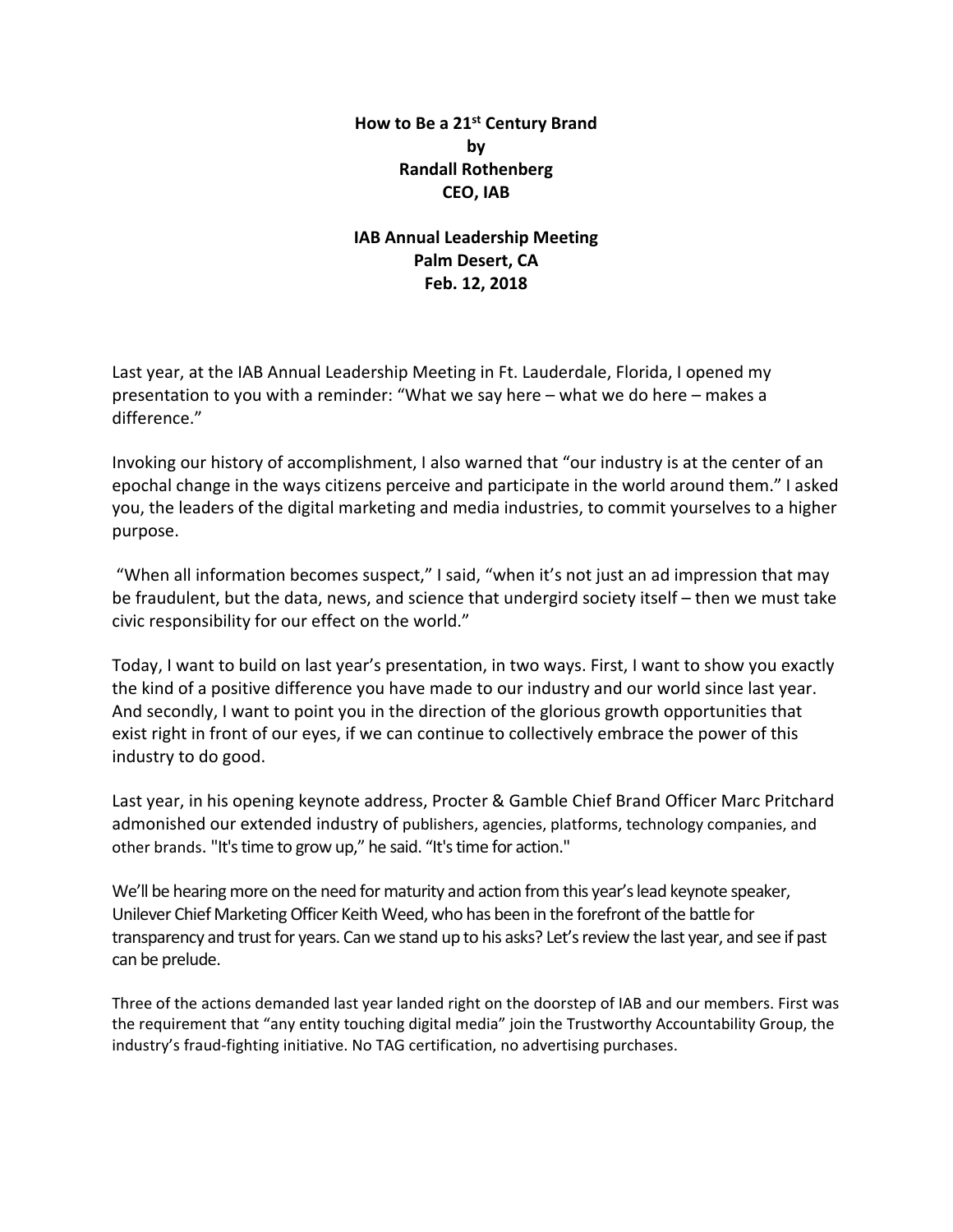Second was the requirement that agencies, media, and other suppliers accept a single viewability standard for online ads, the Media Rating Council's standard.

Third was the requirement that all publishers of any sort undergo MRC-accredited third-party advertising measurement verification within the year. No verification, no business.

So what happened?

A lot.

In the year since the momentous 2017 ALM, registration in TAG nearly quadrupled, growing from 136 to 473 companies at the end of 2017. Those 473 companies are spread across 27 countries and 6 continents. Unilever was one of the founders of TAG, along with the ANA, 4As, and IAB – so thank you for that, Keith. And I'm proud to say IAB played a special part in making TAG's growth last year happen, with our Board voting to make TAG registration a requirement for membership in the IAB. Any company currently in the IAB that is not TAG-registered by June will be kicked out of our trade association.

More important is the difference this has made. The Association of National Advertisers' annual fraud benchmarking study by White Ops showed the first decline in invalid traffic in the three years the research has been undertaken – a total drop of 10 percent, and an astonishing drop of 83% in TAG-Certified channels compared to cross-industry averages. Put another way, working with trusted, certified partners results in inventory that is 600 percent cleaner than industry averages.

Certainly, the IAB Tech Lab's ads.txt initiative contributed to this enormous improvement in brand safety. More than half the comScore 1000 publishers have implemented this crucial system across 160,000 domains for protecting their inventory against fraudulent appropriation.

Viewability has simply become less controversial during the year. DoubleVerify saw a 75% increase in advertisers who adopted the MRC Viewability standard between 2016 and 2017.

ComScore and IAS both report ongoing improvements in viewability rates in the U.S., with ComScore saying, "Publishers care about measuring Viewability now more than ever." This also represents an industry talking to each other, not past each other.

An enormous step forward toward viewability consistency was taken by the IAB Tech Lab, which assumed governance of the Open Measurement SDK, a software development kit that will help standardize viewability measurement. As IAS affirmed, "In 2017 the industry focused on testing and implementation of the SDK, but in 2018 we will start to see the benefits of a single consistent measurement standard applied at scale."

On independent measurement verification, nothing short of a revolution took place. All the third-party verification firms report rising demand for verification solutions aligned to the MRC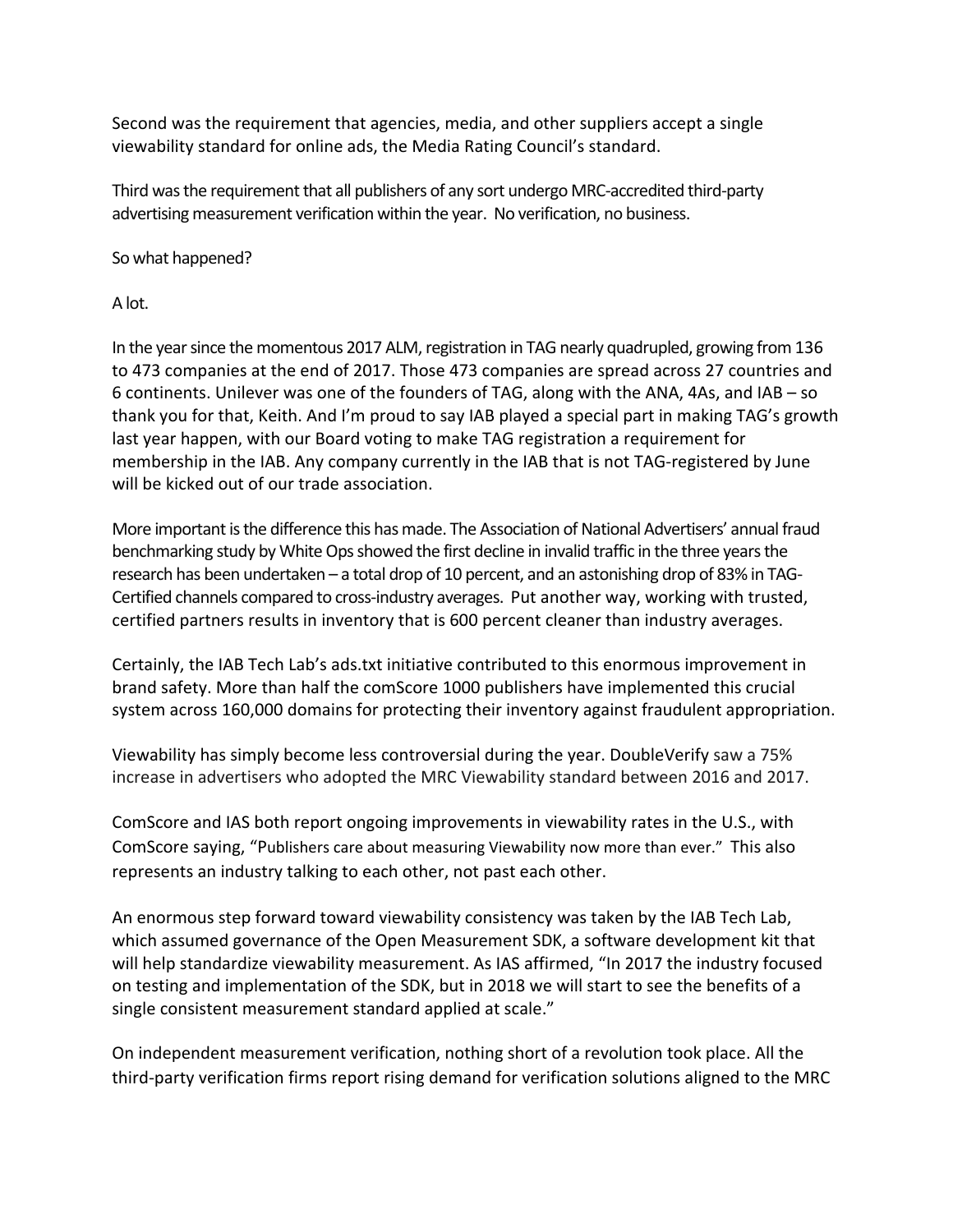standards. Facebook, Google, and Twitter committed to MRC audits, and extensive audits took place at Facebook and Google in 2017, according to the MRC's 2017 year-end recap.

Last year's ALM had even more impact than that. As you'll recall, I asked our industry to move beyond our fixation on weak technology solutions for giant problems, and to inject elements of necessary human oversight in order to fix weaknesses in the industry supply chain – weaknesses that threaten consumer safety and brand safety.

It was and is simply unacceptable that companies in our industry can have no knowledge of who their suppliers are or who their customers are, and thus no concept of the harm they might be causing others.

"Commission a team to … determine who your customers actually are, and what they do for a living," I said. "If they're engaged in child porn or distributing pirated movies or generating neo-Nazi propaganda, or anything else you wouldn't want your parents, spouses, neighbors, or children to know about, then stop doing business with them."

Across the industry, companies rose to this challenge. YouTube announced that it would institute a process of human reviewing, for contributors to be eligible for the Google Preferred advertising program. Facebook, too, instituted a "human review" requirement for certain categories of advertising.

I'm pleased to say our message was heard in Congress, where I was invited to testify before the House Oversight and Government Reform Committee's Subcommittee on Information Technology about Federal political advertising laws and regulations.

I warned the committee that the legislative and regulatory solutions they and their colleagues were drafting would scarcely touch the problems of foreign infiltration and "fake news," because they were applying 20<sup>th</sup> Century television regulations to a vastly different 21<sup>st</sup> Century industry.

Their proposed solutions not only threatened freedom of political speech, it would hold small newspapers, magazines, and television station Web sites responsible for policing a problem that was more centered on the opaque third-party distribution system for digital advertising.

What I asked for was "Congress's support for strengthening the self-regulatory mechanisms we already have built – and continue to build – by which digital media companies will police their supply chains for bad actors, and provide greater transparency into who is putting what into their sites. *We* can monitor the financing chain, whether the paid support takes the form of conventional advertising, or whether it shows up in more contemporary or unfamiliar forms and formats, such as native advertising and branded content."

The committee – as well as their partners in the Senate, as well as our own member companies – were more than attentive. They have continued to meet with IAB, and we are increasingly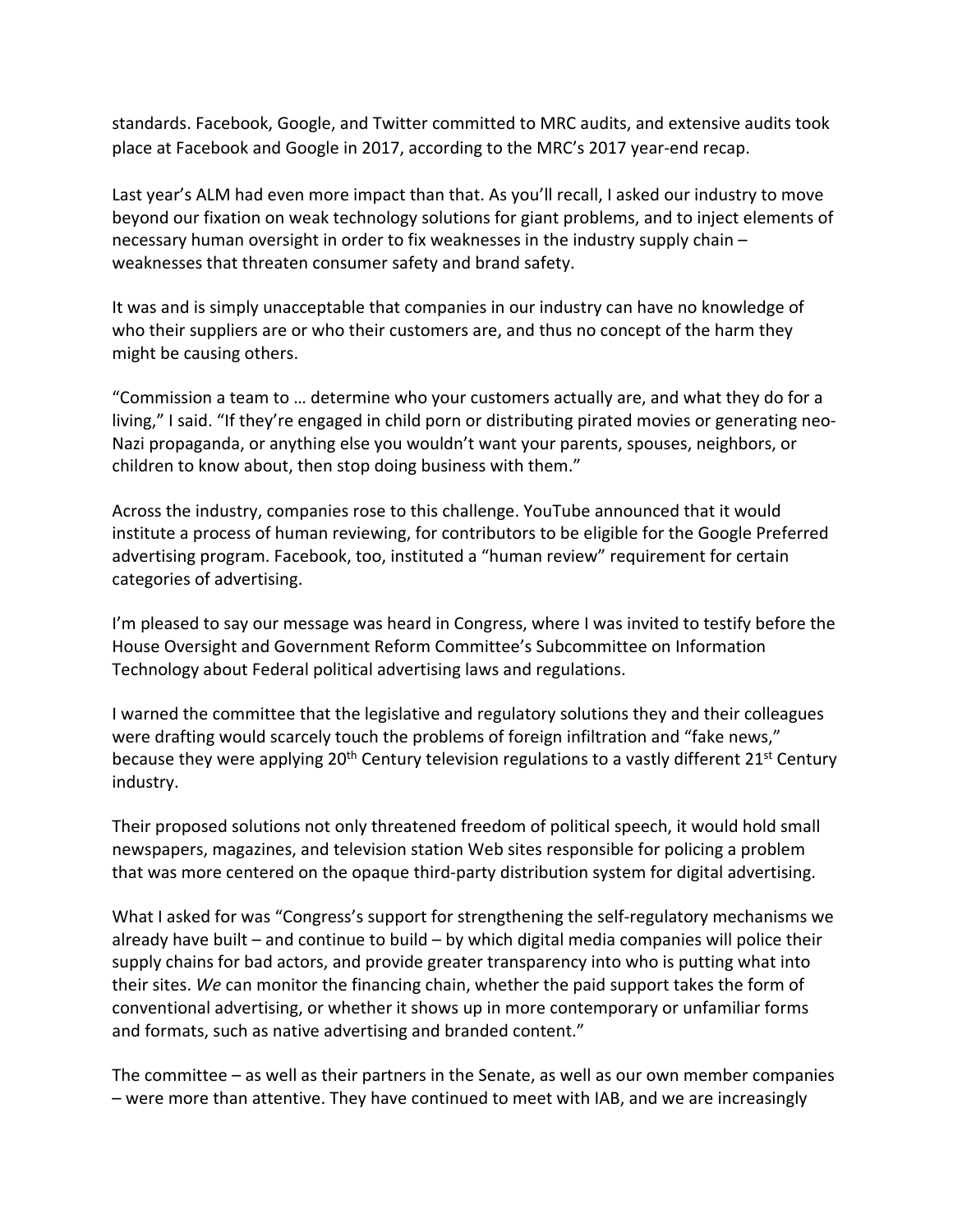hopeful that the self-regulatory mechanisms we have built can help our industry and our nation – using the words I articulated last year - "repair the trust."

I'm focusing on the impact we had last year to advance another claim, a bigger claim: We will have even more impact this year.

Because last year our mission and our mania were to fix problems – serious problems – that impede our industry's growth and prosperity.

This year, our mission and our mania are to focus you on the growth and prosperity that are staring us in the face.

# [TITLE SLIDE]

Last February, IAB commenced a study on the evolution of brand marketing. Today, we are releasing the results of that research. Without hyperbole, I believe we have cracked the code of the new consumer economy. I promise you will leave this IAB ALM with an utterly transformed view of how and where growth is taking place – and where it is not.

Equally important, we will present to you strategic pathways by which the marketing and media industries will find their next collective \$100 billion – and the tactics that will help your company claim a piece of that… if you dare to transform yourselves.

These themes will infuse this entire meeting. You will hear from leaders of several of the world's largest brands about how they are transforming to meet the specific requirements of this new consumer economy. You will hear from leaders of several upstarts that are stealing share in their categories, one fraction of a share point at a time. You will learn in our Master Classes, taught by marketers themselves, why "brand safety" is *not* a reputational requirement, but rather an essential component of a company's growth.

You literally will learn "How to Build a  $21<sup>st</sup>$  Century Brand" – and how you can be part of the foundation.

First, I would ask you to reflect:

What if the number of stores became infinite?

What if shelf space was endless?

What if production capacity was limitless?

What if all goods and services were like milkshakes in Manhattan, available for home delivery, 24 hours a day, 7 days a week?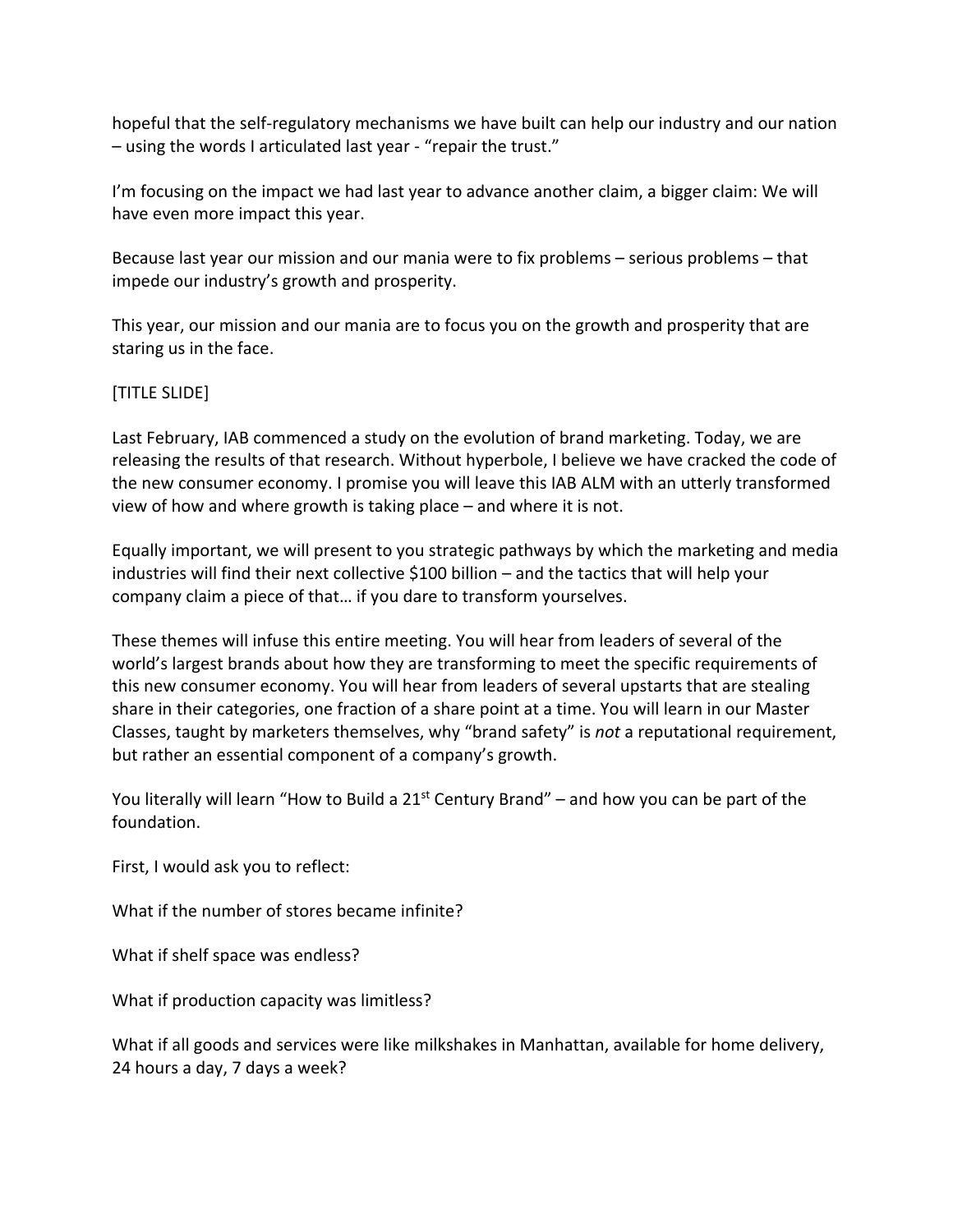This is what's happening today to brands, marketing, advertising, and media.

## [SLIDE – ENDURING SHIFT]

Warby Parker in eyewear, Glossier in cosmetics, Casper in mattresses, Away Travel in luggage – these are not interesting curiosities. These are not the second coming of direct response advertising. These companies actually represent an enduring shift in the way the consumer economy operates.

# [SLIDE – BRAND GROWTH IN CRISIS]

To understand what they represent, and where we are hurtling, you first must understand where we are. If you're a longtime incumbent brand in most consumer categories, where you are, is in crisis.

## [SLIDE – INDIRECT BRAND ECONOMY]

For nearly 140 years – since Procter & Gamble invented Ivory soap, ushering in the era of consumer packaged goods – dominant consumer-facing companies created value through their ownership and operation of high-barrier-to-entry, capital-intensive supply chains. In category after category, the most successful companies owned outright or had significant control over every major function within their supply chain, from the sourcing of raw materials to the ownership of their factories and warehouses, to the railway cars and trucks that got their goods to market.

So powerful was this form of value creation that brands could afford to go through a laborious form of value-extraction involving multiple third parties - and still make money. We call this "The Indirect Brand Economy."

Brands would first go through advertising agencies, because agencies, beginning in the late 19<sup>th</sup> Century, owned all the competitive pricing information about media. The agencies then went to another third party, what we today call publishers, because publishers controlled virtually all access to the consumer.

But the publishers were responsible, in turn, directly or indirectly, for getting the consumers to visit yet a third third-party, the retail store. With some famous exceptions – the Sears catalogue, Avon cosmetics, in recent decades L.L. Bean – third-party physical-store retailers accounted for nearly all retail sales in the United States. As recently as 1992, physical retail [stores claimed more than 96 percent of the \\$2 trillion in U.S. retail sales, according to the U.S.](https://census.gov/econ/isp/sampler.php?naicscode=454&naicslevel=3)  [Census Bureau.](https://census.gov/econ/isp/sampler.php?naicscode=454&naicslevel=3) Nonstore retailing - the selling of goods and services outside the confines of a retail facility, including [direct selling,](https://en.wikipedia.org/wiki/Direct_selling) mail order, catalogue sales, telephone solicitations, and ecommerce - accounted for less than 4 percent of retail sales.

[NEW SLIDE – SUPPLY CHAIN DOMINANCE]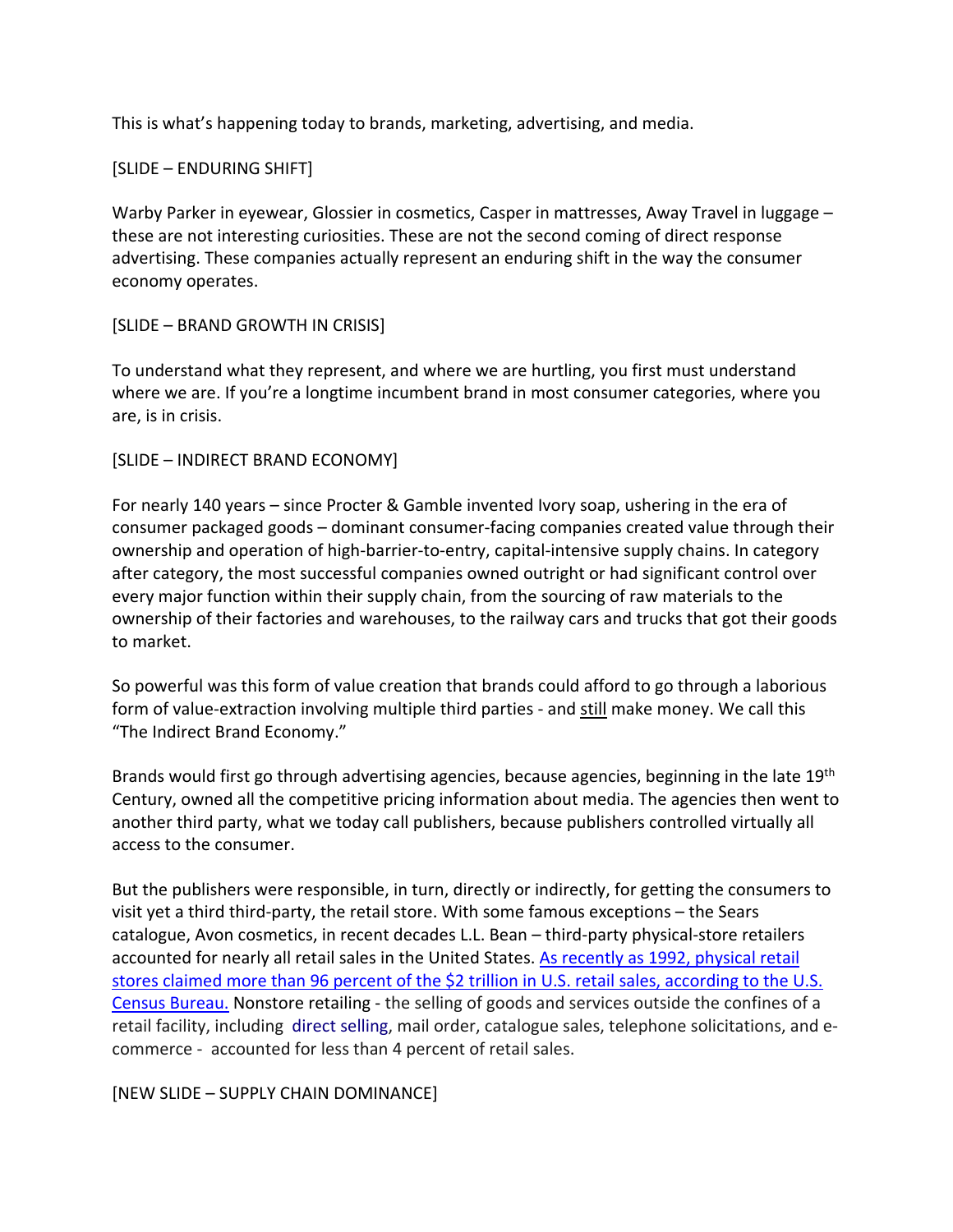Finding ways to control an industry's end-to-end industry supply chain consumed leading company's strategic development. How powerful could supply chain dominance be? Consider the U.S. automotive industry: After World War II, despite the booming market for autos, all new automotive companies were frozen out of the U.S. auto market. The American automobile industry had "solidified into a joint-profit-maximizing oligopoly," said University of California business historian James J. Flink. GM, Ford, & Chrysler owned 94% of the U.S. automotive market from 1955 through the 1970s.

And if you could make it to number one in your category, and you committed resources to distribution, production, and managerial expertise, chances are you could stay number one – for 60 years or more, in many cases.

[NEW SLIDE – GROWTH SLOWING]

And then… growth just started slowing down. Certainly not everywhere; some industries, like health care, are booming, as my fellow baby boomers and our parents age. But other parts of the consumer economy today are barely keeping up with an already anemic 2.5 percent GDP growth – [itself way down from average GDP growth of 3.19 percent from 1948 through 2017.](https://tradingeconomics.com/united-states/gdp)

[NEW SLIDE – OLD CPG MACHINE]

Perhaps most alarming today is the degree to which classic staples, like the foods and toothpastes and detergents we need to lead our middle-class lives, aren't selling. Total CPG unit purchases in the U.S. decreased by 2.5 percent in Q1 2017 compared with Q1 2016, according to our cousins at the Association of National Advertisers. This after flat growth from 2013 through 2016

[NEW SLIDE – PROFIT PRESSURES]

Unsurprisingly, this weak revenue picture has put severe pressure on company profits, with several of the world's most venerable CPG brands showing significant declines from 2016, and only one – Unilever – outperforming.

[NEW SLIDE – RETAIL APOCALYPSE]

Without question, one of the biggest contributors to incumbents' pain is the slow erosion of physical retailing. Almost 9,000 stores closed shop in the United States in 2017, with clothing stores leading the way. The commercial real estate firm Cushman & Wakefield estimates this [will climb to around 12,000 closures this year.](http://www.businessinsider.com/store-closures-in-2018-will-eclipse-2017-2018-1)

It's hard to know what's chicken and what's egg: Has the growth of online commerce decimated the retail store, or have the falling fortunes and closures of retailers driven more people to e-commerce?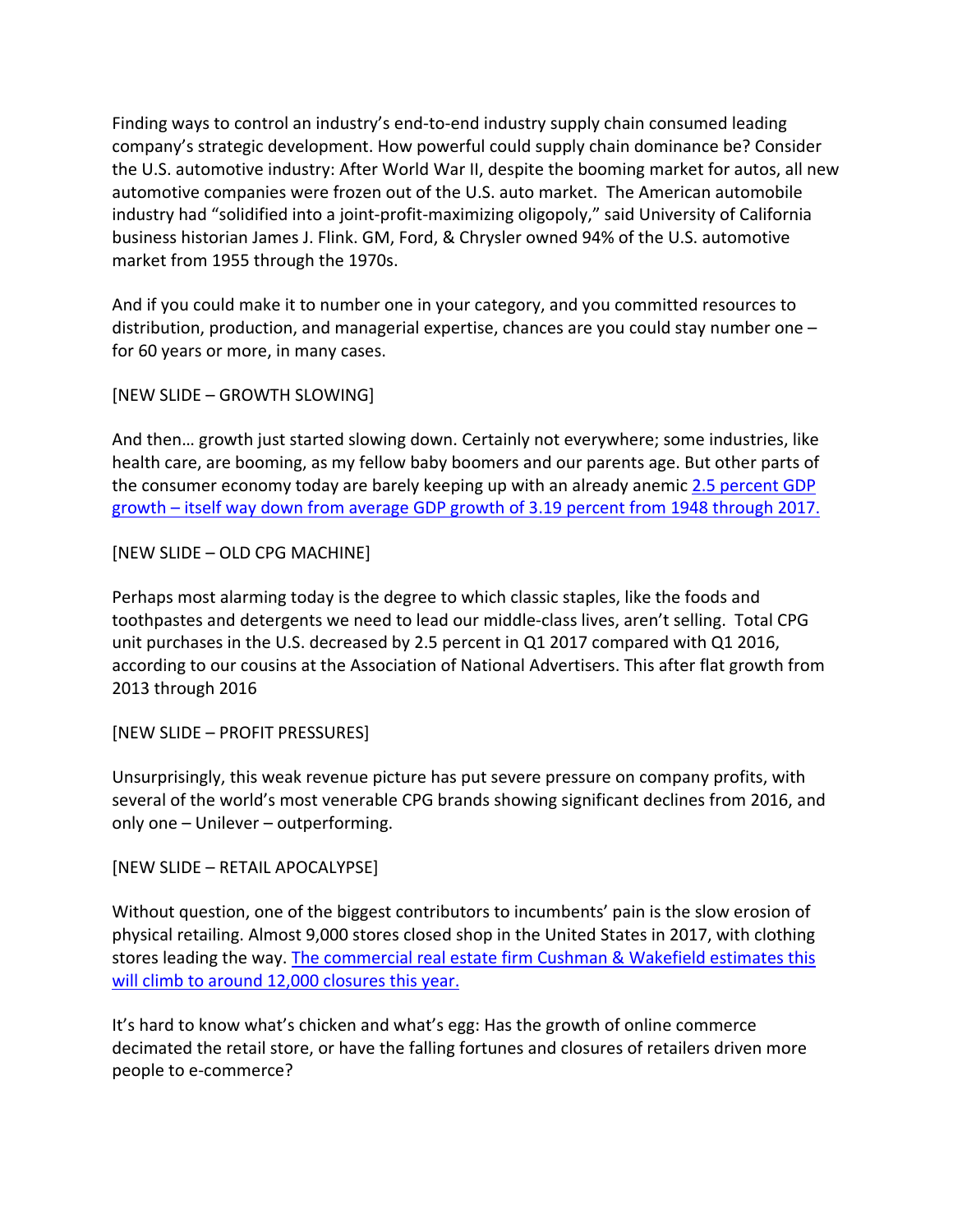Whatever's cause, and whatever's effect, the basic fact is very simple: that singular fulfillment experience called the physical retail store is undergoing a big bang, and fragmenting into multiple fulfillment experiences – and all the growth, every last dime of it, is accruing to online fulfillment experiences.

[NEW SLIDE – IS PROPELLING]

Nonstore retailers – [4 percent of \\$2 trillion in retail sales in 1992 –](https://www.census.gov/programs-surveys/susb.html) by last February had grown [to account for 10.4 percent of the \\$5.3 trillion retail economy.](https://www.census.gov/programs-surveys/susb.html)

[NEW SLIDE – TOWARDS DIGITAL]

More telling yet is the degree to which virtually all growth is shifting to digital retailing channels. Census Bureau figures show that quarterly adjusted e-commerce growth rates are 3 to-7 times greater than total retail growth.

In some categories, all growth is happening in these digital channels. For fast-moving consumer goods - packaged foods, beverages, toiletries, over-the-counter drugs and other consumables – [Nielsen says dollar sales in brick-and-mortar stores increased just 0.1 percent during the first](http://www.nielsen.com/us/en/insights/news/2017/as-us-retail-shifts-continue-e-commerce-thrives.html)  [half of 2017. Online channels saw a 21.1 percent uptick in sales.](http://www.nielsen.com/us/en/insights/news/2017/as-us-retail-shifts-continue-e-commerce-thrives.html)

## [NEW SLIDE – RAZORS]

How powerful is this revolution in retailing? Fundamentally, it's opened up the economy. A brand no longer has to fight its way onto scarce physical retail shelves to make its way to the buying public.

In the razor category, Gillette's share of the U.S. men's-razors business fell to 54% in 2016, from 70% in 2010. Almost all of that share has shifted to Dollar Shave Club, Harry's, and several other digital primary sellers.

[NEW SLIDE – CONTACT LENSES]

In contact lenses, incumbent growth has been good - J&J's Acuvue saw 8 percent revenue growth, and Bausch & Lomb saw 6 percent year-on-year growth in 3Q'17. But Hubble Contacts growth has been spectacular: 20% *monthly.*

[NEW SLIDE – SHOES]

Sales at U.S. shoe stores in February 2017 fell 5.2%, the biggest year-over-year tumble since 2009. Online-only players like Allbirds, Jack Erwin, and M.Gemi have gained nearly 15 percentage points of share over five years.

[NEW SLIDE – GROCERY]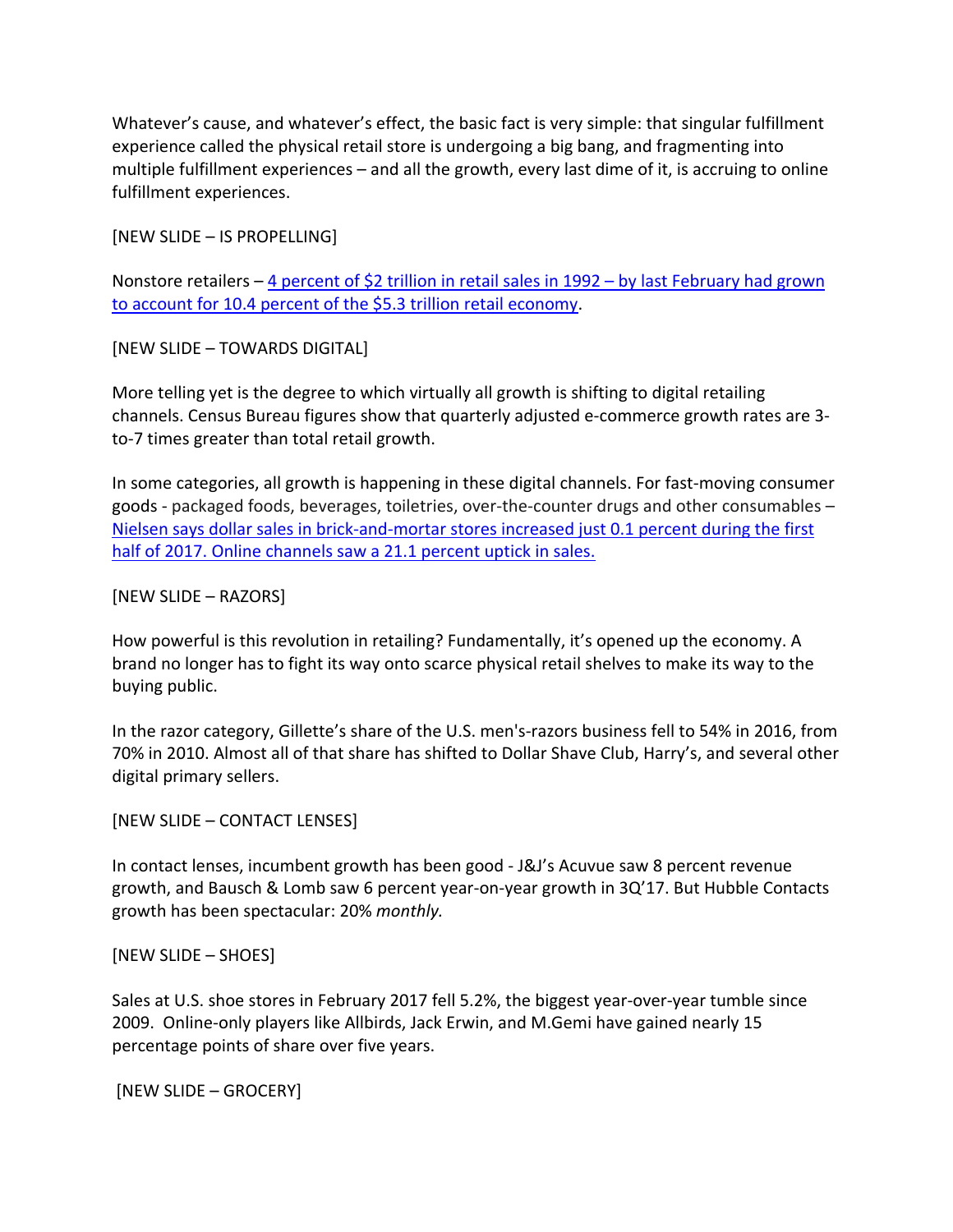Grocery store revenue growth is projected to be about 1 percent annually through 2022. Over that same period, the market for Meal Kits is expected to grow by a factor of 10x.

## [NEW SLIDE – PET FOOD]

In pet food, subscription service The Farmers Dog is averaging 40-50% revenue growth *monthly,*  in a U.S. pet food market as a whole that is projected to see 4.4% growth in 2018.

[NEW SLIDE – THE THREE LAST MILES TITLE]

What's propelling the increasing velocity of this new consumer economy? One compelling way to think about it is that there are three last miles that any consumer brand must traverse, and that technology is closing those gaps with increasing rapidity.

[NEW SLIDE – THREE LAST MILES]

There's the last mile to the head: Communication of the rational value of a product or service to the consumer. "Less filling, great taste." "50 percent off – today only." "Highest thread count of any bedsheet" – these are all rational or functional appeals.

There's the last mile to the heart: Emotional appeals that place a product or brand within someone's lifestyle, soul, or demographic. "Nobody gets between me and my Calvin's." "Baseball, hot dogs, apple pie, and Chevrolet." "Real women, real beauty" – these are historic emotional appeals.

And there's the last mile to the home: Getting the goods into the hands of the consumer.

[NEW SLIDE – THE CLOUD IS CLOSING]

As we've established, the last mile to the home is shrinking – for more consumers, more companies, in more categories, day by day. But this is happening to all three last miles, and for the same reason: the Internet, and even more specifically, the cloud-based Internet.

I think it's fair to say that the cloud is to the 21<sup>st</sup> Century what the mechanical loom was to the  $18<sup>th</sup>$  Century – a technology that changes the geographic scope and human scale of an endeavor.

[NEW SLIDE – THE CLOUD ENABLES]

Before the mechanical loom, all clothing was sewn painstakingly by hand. The loom made it possible to create many more goods in the same span of time, exponentially increasing the productivity of the individual human.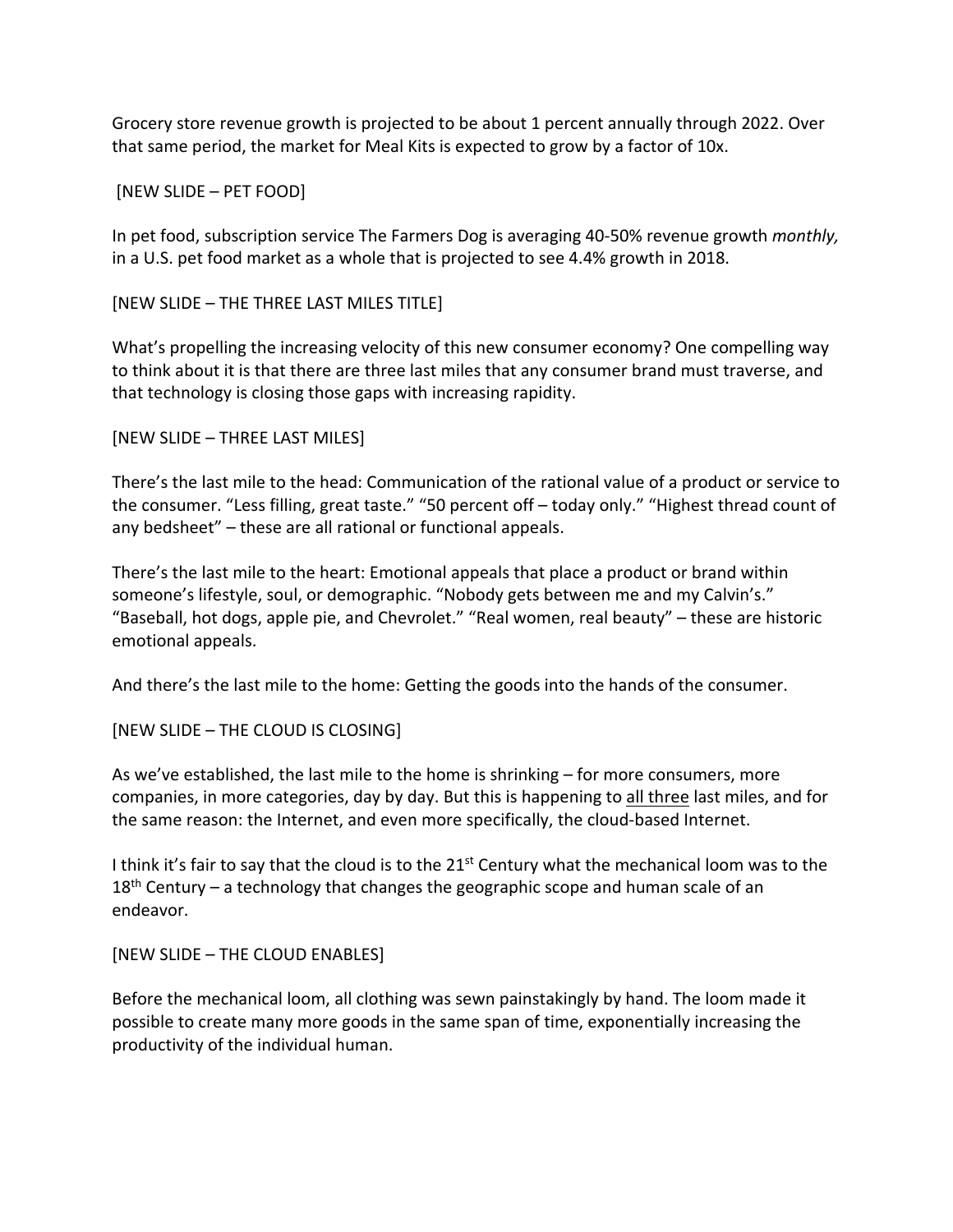The mechanizing of the loom – first with coal and steam, later by electricity – changed scope and scale in several ways. It enabled faster machines, certainly, which in turn facilitated the division of labor that advanced productivity. It enabled the delivery of goods across longer distances, nationalizing what had been local markets. It enabled the communication of the goods' existence across the geographic span of a continental nation. For the first time in history, one size could fit not just all, but could fit everyone everywhere.

The next industrial revolution – the IT revolution – increased span and scope yet again. IT allowed enterprises to look at many multiple industrial processes at the same time: supply, demand, weather patterns, localized microeconomic changes, and macroeconomic changes at a national and multinational level. Demand forecasting became possible, and with it the just-intime revolution at Wal-Mart and the TPS revolution at Toyota.

And finally, the Cloud took this increasingly finely-tuned ability to manage supply and demand across borders, and enabled it to segment down to the individual level. For the first time, it became possible for customers to make demands of companies as individuals – and to have those demands fulfilled.

[NEW SLIDE – FORCING BRANDS]

This individual connectedness between companies and consumers – an impossibility just 25 years ago – is now an assumed right. Today, J.D. Power says two-thirds of consumer expect direct connectivity to companies. An equivalent number say they use companies' Web sites for servicing.

[NEW SLIDE – FIRST PARTY DATA]

But this isn't a one-way street, of consumers making demands and companies meekly acquiescing. Brands get something equally valuable – first-party data that fuels every other function of the enterprise.

Consider Nike's push to digital. As the analysis firm Market Realist puts it, its digital initiatives like Nike+ "represent an increasingly important source of customer data" to help Nike "develop new products targeted at specific consumer segments." Nike ID enables consumers to customize their products – providing yet more first-party data into the company's product development cycles.

"More importantly," says Market Realist, "Nike's e-commerce business is profitable and a margin enhancer." Taken together, these are the reasons Nike "is aiming to open more websites in more countries across the globe and provide a superior mobile and seamless omnichannel experience to its consumers."

Indeed, leading companies are using the Cloud to collapse the last mile to the head and to the heart, to their great advantage.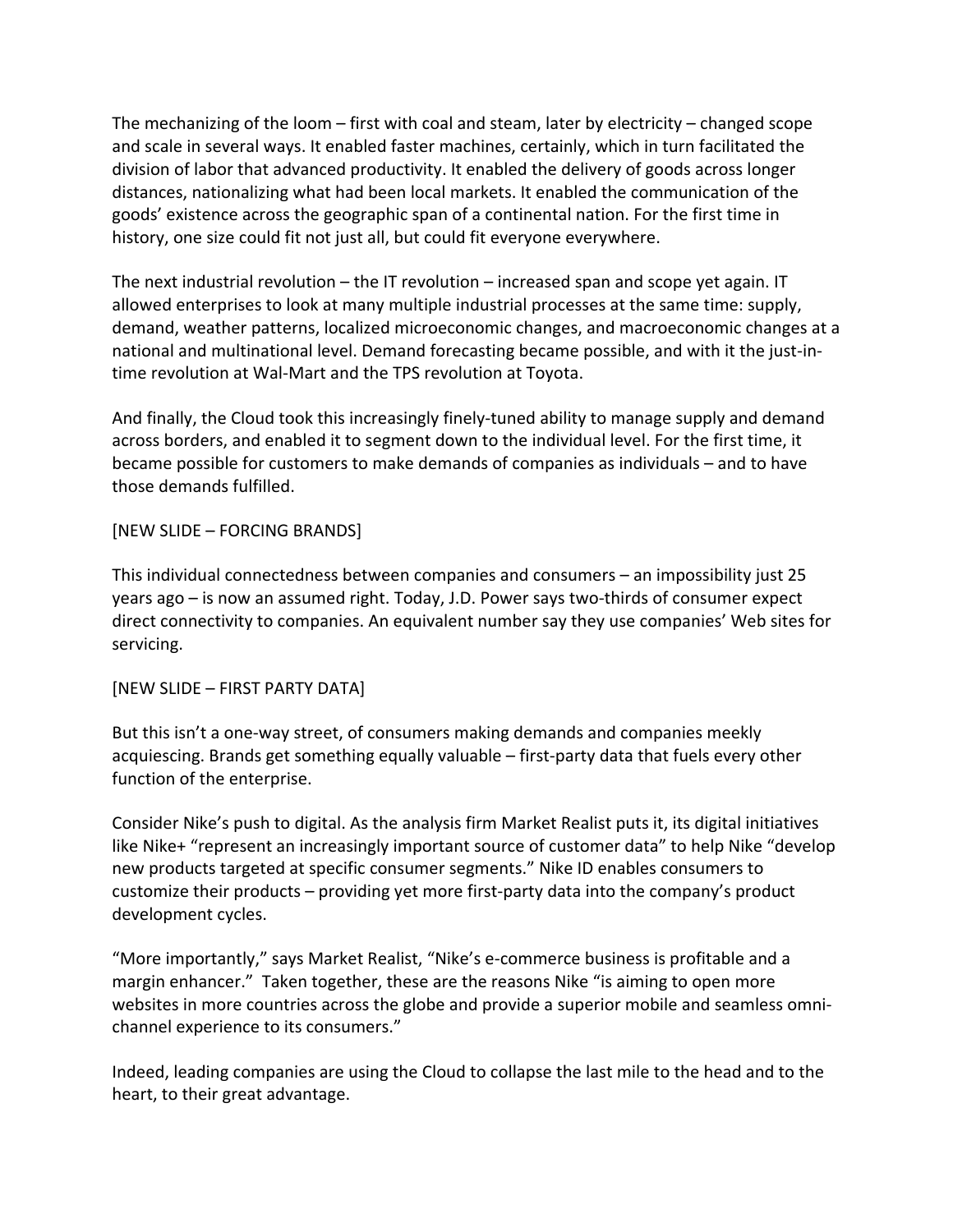For more and more companies, a Marketing Cloud plus a Sales & Service Cloud plus a DMP plus direct sales drives virtuous circles of direct engagement. Companies can then use "look-alike analysis" to optimize use-cases for direct-to-consumer engagement – making their advertising, content marketing, and ecommerce more productive. They can use the Cloud to tap into 2<sup>nd</sup> and 3<sup>rd</sup> party data for agile test-and-learn opportunities. Together with personalization and subscriptions, they can lower acquisition costs and churn, thus driving higher margins.

## [NEW SLIDE – HOSTS THE RACE]

This is the proper way to look at the frenzied race to etail. It is not just about consumer convenience. It is not just about data. It is not just about the sale. It is about all three, together, inextricably intertwined. The greater the number of digital consumer relationships, the more the first-party data that continually improves every other enterprise function. The better your products, the more acute your customer value analysis, the more refined your pricing, the more precise your real-time analytics and offers, the more competitive your company becomes.

## [NEW SLIDE – THE CLOUD TURNS MEDIA]

The necessity of direct insights also explains the astonishing growth of digital advertising over the past 10 years – and why, particularly, there is currently a goldrush in the over-the-top television or streaming video space, with OTT's share of advertising views having grown more than three times from 2014 to 2016.

If you can tell a story with sight, sound, and motion, AND you can collect first-party data that's voluntarily given to you, AND you can use it to improve your own media and entertainment products, AND you could use that to improve your customers' businesses – well, then, why wouldn't you? We'll be hearing more about this very subject from Hulu CEO Randy Freer a little bit later.

Strip away everything else you may have heard or think about digital advertising. Forget about opaque words like "programmatic" and malleable phrases like "content marketing."

You really only need to know one thing: A two-way relationship is inherently more valuable than a one-way impression – even though the full enterprise value may not be captured in the price of the advertising.

Understand this, and you understand half of the following equation: Data is to the 21<sup>st</sup> Century what capital was to the  $21<sup>st</sup>$  Century.

## [NEW SLIDE – THE CLOUD POWERS]

Why only half the equation? Because capital is no longer a barrier.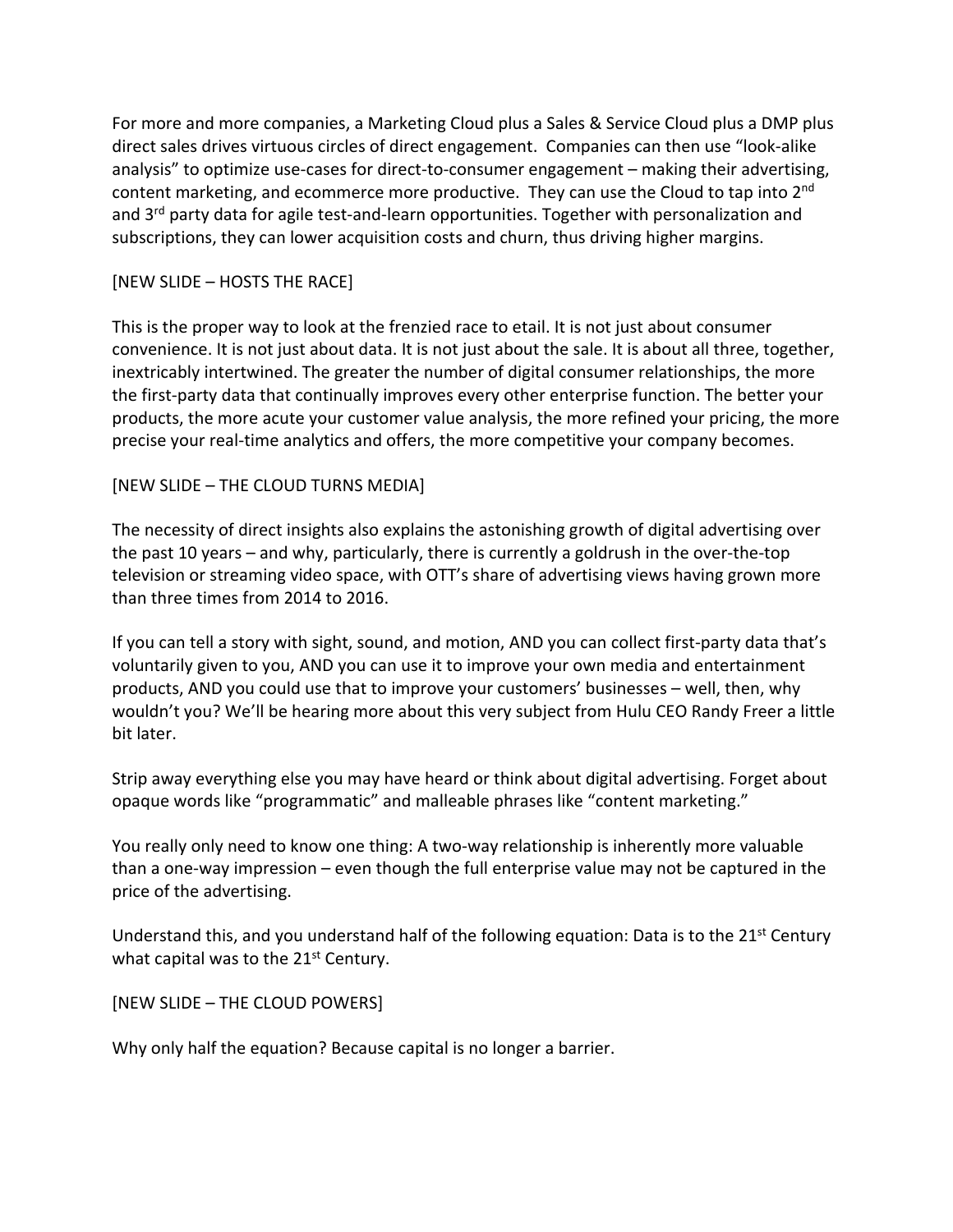What's notable about the Cloud-centered industrial revolution is that every bit of it is for rent. The expensive, end-to-end, supply chain functions that companies used to need to own or control are now promiscuously available for lease. And by this, I'm referring not only to the socalled "soft functions" of marketing, communications, and customer care, but the extremely hard functions of sourcing, production, logistics, and fulfillment.

# [NEW SLIDE – SCAAS]

The truth is, the owned-and-operated supply chain, the vertically integrated supply chain typified by Ford Motor Company's giant River Rouge plant, which could build consumers anything they wanted, as long as it was a Model T, in black, has been fading from the scene for decades. It has been replaced by the radical innovations of Toyota and its Toyota Production System in the early 1990s, which emphasized "LEAN" production through rigorous supply chain collaboration with external suppliers.

But the newest phase of supply chain management is even more radical yet. It's called Supply Chain as a Service, and it allows companies to outsource to a single provider or to multiple providers any and all the essentials of their supply chain – inventory management, production, supply planning, quality control, maintenance - in the same way business process outsourcing enabled them to outsource back-office functions in the 1980s and 1990s.

Supply chain as a service is enabling the explosion in small-scale production that we see powering the  $21^{st}$  Century Brand revolution. The value of scale – one of the essential support structures of the Indirect Brand Economy – is eroding.

The simplest way to understand this, I think, is this: If 25 years ago, you had an idea for a better toothpaste, a radically better toothpaste, there was nothing you could do with that idea. You wouldn't know where to go for the raw materials – and even if you did, the mint and the sodium bicarbonate would be available to you only by the ton.

If you could get your hands on the raw materials, you wouldn't be able to make anything with them, because there were no assembly lines available to a bit player like you.

If somehow you managed to make something, you couldn't afford to distribute it – because small batch warehousing and transport was the most expensive form of storage and transportation. So there was no way for you to fulfill demand.

But that's okay, because you couldn't afford to drive demand, anyway. Prime-time television was simply outside your reach. The Duane Reade's and the Kroger's – they wouldn't talk to you. Wal-Mart? Fuhgeddaboudit.

All you could do with your better toothpaste idea was to get your Aunt June to introduce you to her old high school friend who now works at Colgate Palmolive, so you could maybe sell your toothpaste concept to them.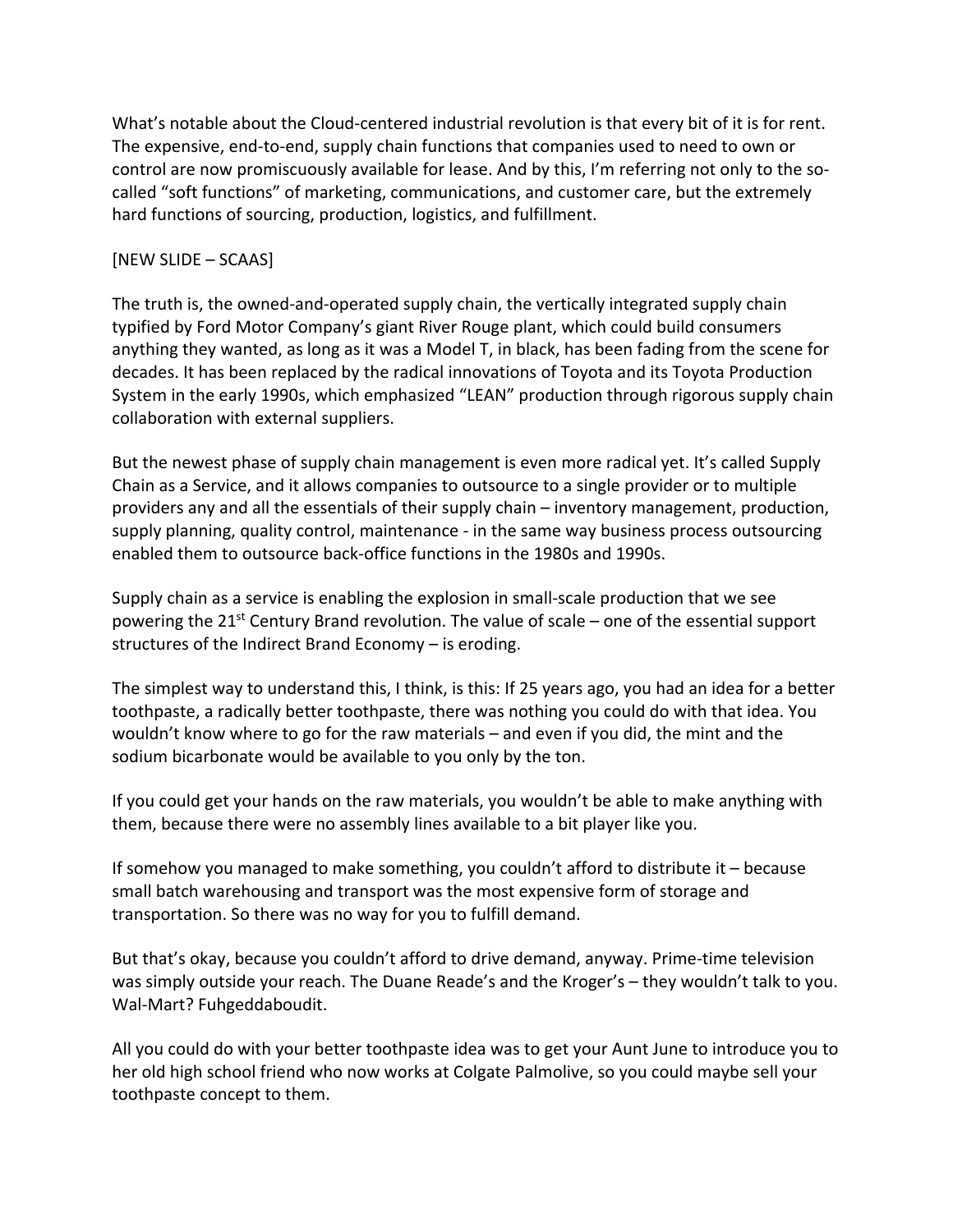## [SLIDE – BETTER TOOTHPASTE]

Today, if you've got an idea for a better toothpaste, you can make it yourself. And market it, sell it, and deliver it yourself. You can find, sell, and deliver to your health-conscious segment… You can start a subscription service… Or you can "unbrand" it and bring it straight home, at a discount.

## [NEW SLIDE – ENTRY COSTS]

Thanks to these promiscuously available supply chain functions, entry costs in all industries have plummeted. Consider the craft brewing industry, and its astonishing growth – an almost 19 percent compound annual growth rate for the past five years, in a flat beer market (ha ha).

Sure, you can spend \$1 million to start up a craft brewery, for kettles, kegs, boilers and fermentation tanks. But Page Buchanan, owner and founder of House of Brews, a contract brewing service in Madison, Wisconsin, says you can start up a beer brand through outsourcing for as little as \$5,000.

## [NEW SLIDE – NEW FULFILLMENT FORMATS]

As costs of entry plummet, as physical retail stores lose their singular hold on consumer fulfillment, as the need for first-party data grows, so does a fragmentation of both consumer opportunity and the fulfillment experience.

Some say there are now four primary fulfillment formats, all built around the requirement for data: direct to consumer delivery, subscription commerce, on-demand, and second-hand marketplaces.

# [NEW SLIDE – CONSUMER FRAGMENTATION]

But we are seeing new spins on these spins every day, with increasing numbers of hybrid models that blend offline and online experiences. Flash stores, personal curation services, platform partnerships, virtual reality stores – you should treat these as utterly separate fulfillment experiences, as different from the physical retail store as the Porsche is from the horse.

## [NEW SLIDE – INDIRECT BRANDS]

I've already said I believe this is a revolution. But I think it's now important to give it a name. As I explained at the very beginning, we have lived for almost 140 years inside what we call the Indirect Brand Economy. Indirect Brands created value through their high-barrier-to-entry, capital-intensive, owned-and-operated supply chains, and extracted that value through indirect, one-way relationships with their end consumers, mediated by a series of independent third parties, ending with fulfillment in a physical retail store.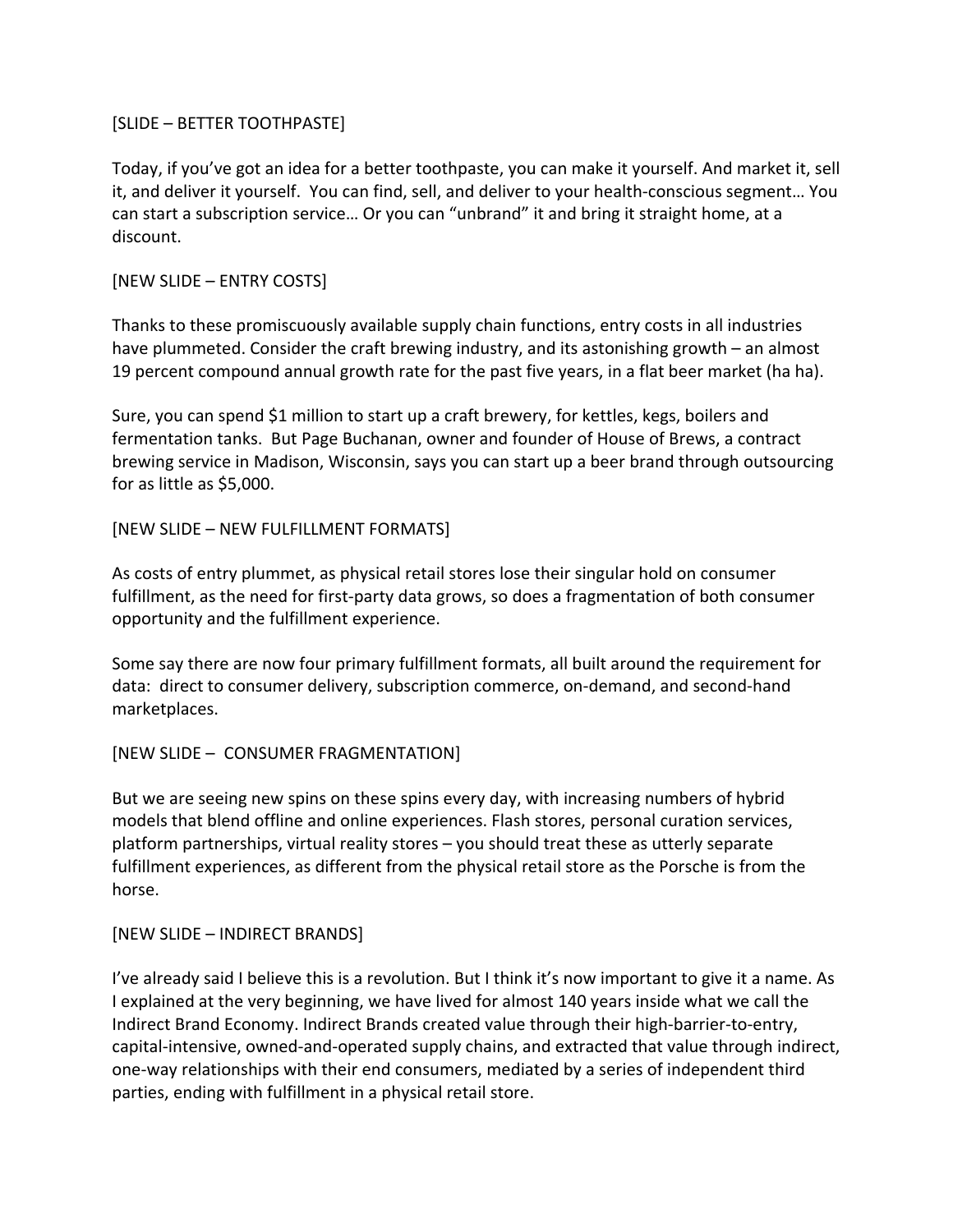## If that was then, what is now?

### [NEW SLIDE – DIRECT BRAND ECONOMY]

We call it the Direct Brand Economy. We date its origin to 2010. That's not arbitrary. It's the year Warby Parker was founded.

In this new economy,  $21^{st}$  Century Brands create value by tapping into a low-barrier-to-entry, capital-flexible, leased or rented supply chains. And they extract that value through a multiplicity of fulfillment models, all of which have a single thing in common: they aim to create a mutually beneficial, two-way relationship between the brand and the consumer, because that interactive relationship throws off the data that is the central competitive element for every other function in the enterprise.

In the Direct Brand Economy, supply chain functions reside in four "stacks." We are deliberately borrowing the language of the "ad tech stack," because it has long implied both promiscuous availability, and the opportunity for a company to outsource or insource its functions at will, based upon specific strategic requirements.

## [NEW SLIDE – D2C LOGO ANIMATION]

We see no reason to believe this Direct Brand Economy will stop, let alone go into reverse. There is no credible argument that says giant shopping malls will again flourish, or that department stores will come back into favor. As you review the published version of this study, you will see that the "stack your own supply chain" is now so advanced and so embedded in the economy – from sourcing through to logistics, from materials to warehousing, from branding to the delivery of "eaches" – that the trends we've seen for the past decade will only accelerate.

#### [NEW SLIDE – EVIDENT IN GDP]

The evidence of this shift in the economy's operations can be seen in the three benchmark studies IAB has conducted with Professor John Deighton of the Harvard Business School, charting the "Economic Impact of the Internet Advertising Ecosystem."

Without question, the total numbers are impressive – with the Internet advertising economy accounting for 6 percent of GDP in 2016, up from 3.7 percent in 2012.

#### [NEW SLIDE – AND JOBS]

But even more telling are the categories of job growth. Consumer support services jobs – one of the underpinnings of the Direct Brand Economy - grew from 190,000 total in the U.S. in 2008, to more than 1 million in 2016 – a more than five-fold increase.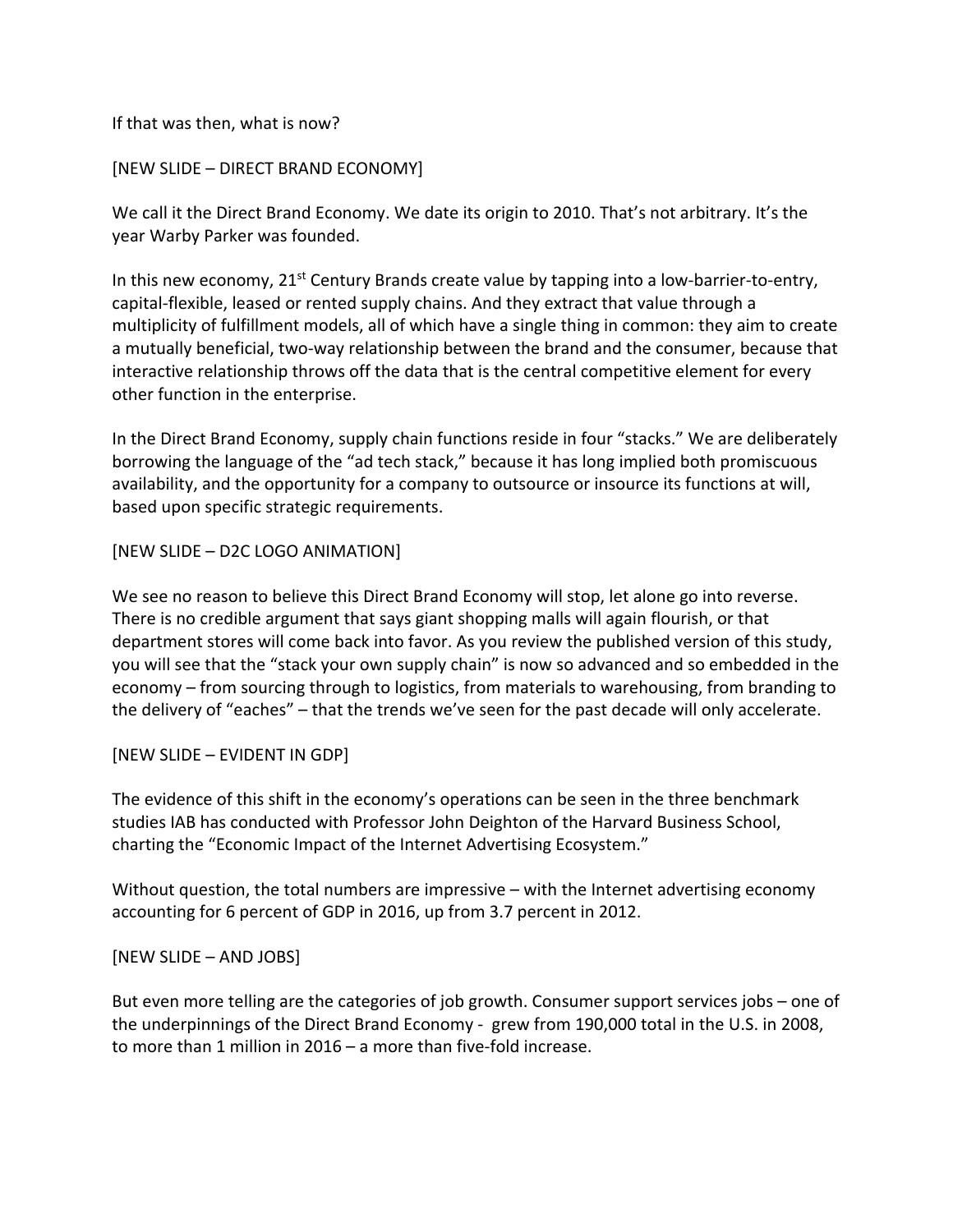In the longer, published version of this study, we go into much richer detail in the composition of the different supply chain stacks; how they interrelate to change the competitive opportunities for consumer-facing companies; and how this new competitiveness is showing up in U.S. economic data. I encourage you to download the full report and share it with your colleagues and business partners.

## [NEW SLIDE – VCs ARE TARGETING]

These trends will be aided by venture capital, of which there is plenty to go around to fund these only-modestly-expensive endeavors. I know you can't read this chart from the audience. I'm including it to entice you to download and share the full report. This is from Teddy Citrin, an associate at the VC firm Greycroft, assessing the "disruptability" of 35 distinct consumer categories – all of which have Direct Brand competitors already!

## [NEW SLIDE – BIG BRANDS]

The Direct Brand revolution has not gone unnoticed by the giant incumbents. Many executives at these companies will freely concede that for much of the past decade, they considered these disruptors too small to pay attention to. Ultimately, though, they have been forced to notice that their sales and their margins – already thinned from years of shaving by retail behemoths like Wal-Mart – were disappearing.

This illustration by the consulting firm CB Insights brilliantly captures the Direct Brand assault on incumbents. It shows how 42 upstart Direct Brands have targeted Procter & Gamble across all its categories.

Even if P&G wanted to ignore them, by last year, it could not: The Direct Brand Revolution was a central part of the hedge fund Trian Partners' attack on the company's management. Several of the largest CPG companies in the world have been experiencing similar raids by activist investors.

[NEW SLIDE – MOST INCUMBENTS LAG]

Most incumbent big brands lag the Direct Brand Revolution. According to research by IDC, only 18 percent of 100 top consumer goods companies said they were making omnichannel fulfillment via DTC a business priority in the foreseeable future.

Big brand executives freely concede this is an existential crisis for them. "This is the question everyone is asking," Carol Hamilton, group president of L'Oréal Luxe USA, who oversees brands including Lancôme, Kiehl's and Urban Decay, told WWD. "But it's not just heritage brands. In this fast-moving market, how do all brands maintain and retain their relevance?"

[NEW SLIDE – SOME ARE ADAPTING]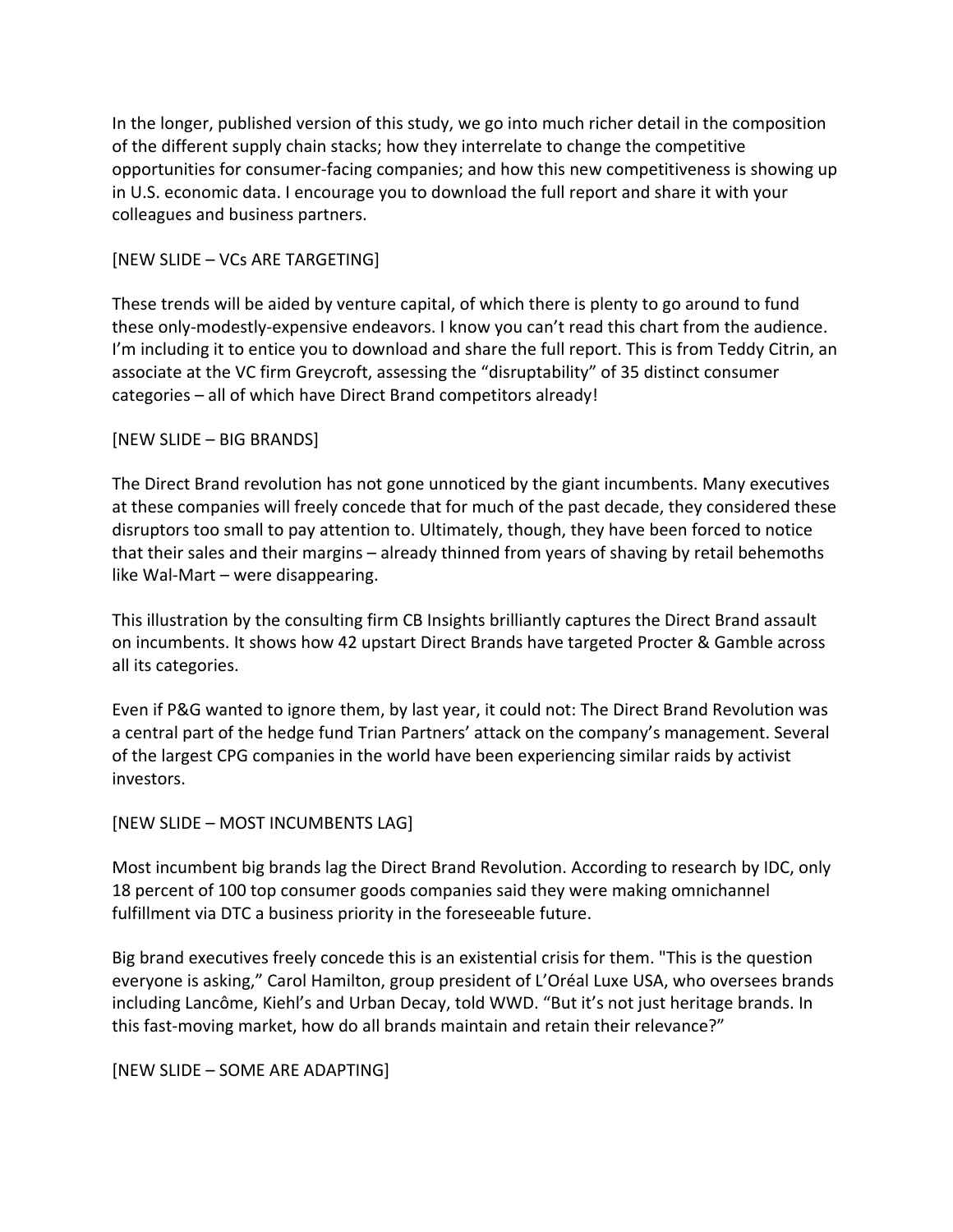Some major incumbents have answers – and they've been adapting for years. By 2015, Nike was already showing 55 percent year-on-year increases in e-commerce sales. Nike plans for DTC sales to grow by almost 2.5 times in the next five years, from \$6.6 billion in fiscal 2015 to \$16 billion by fiscal 2020. The company beat its own target of \$5 billion in DTC sales by fiscal 2015 by over \$1.5 billion.

## [NEW SLIDE – SOME ARE ACQUIRING]

Some are aggressively buying their way into the Direct Brand Revolution – acquiring both capabilities and talent. Unilever's \$1 billion acquisition of Dollar Shave Club was premised on "expertise and technology in direct-to-consumer sales we can use internationally and in other parts of our business," the company said at its Investors Day last November. Lever also said at the time that it expects "experience platforms and e-commerce to reach 30 percent of turnover in 2022, from 15 percent in 2012." Indeed, Unilever said that 70% of its growth in "the near future" would come from two platforms, Personal Care, and e-commerce/DTC.

In fact, one of my strongest arguments to you is: Watch and adapt to what the world's most forward-thinking incumbent brands are doing. They remain by the far the largest spenders on advertising – and where they go you must follow…or better yet, lead.

Look to Pepsico. It has unleashed a team of some 200 e-commerce professionals, charged with capturing growth in DTC. [\(https://www.forbes.com/sites/greatspeculations/2017/10/11/how](https://www.forbes.com/sites/greatspeculations/2017/10/11/how-pepsico-is-dealing-with-growth-in-e-commerce/amp/)[pepsico-is-dealing-with-growth-in-e-commerce/amp/\)](https://www.forbes.com/sites/greatspeculations/2017/10/11/how-pepsico-is-dealing-with-growth-in-e-commerce/amp/).

Look to Kellogg, which is investing millions in Project K, a retooling of its supply chain to become more flexible and responsive to changing consumer demands.

Look to Unilever, which is testing a Hellman's-branded DTC box with the delivery sefvice Quiqup.

Look to Mars Petcare, which is bringing in unprecedented amounts of first-party consumer data, volunteered through its app Whistle, a "Fitbit for dogs."

[NEW SLIDE – DRIVERS AND CHARACTERISTICS]

By now, I have a sense of what you're thinking: Very interesting, Randall, but what can I do with this other than exult (if I'm Instagram) or weep (if I'm me)?

I'll admit it: We don't have all the answers. But we have some insights and case examples. We also have speakers here, on this stage and in our breakout rooms, who will be able to give you clinical answers to these questions.

No one in the world knows more about advertising – and few spend more – than Unilever CMO Keith Weed. And no one will be able to tell you more about how you can fit into Lever's plans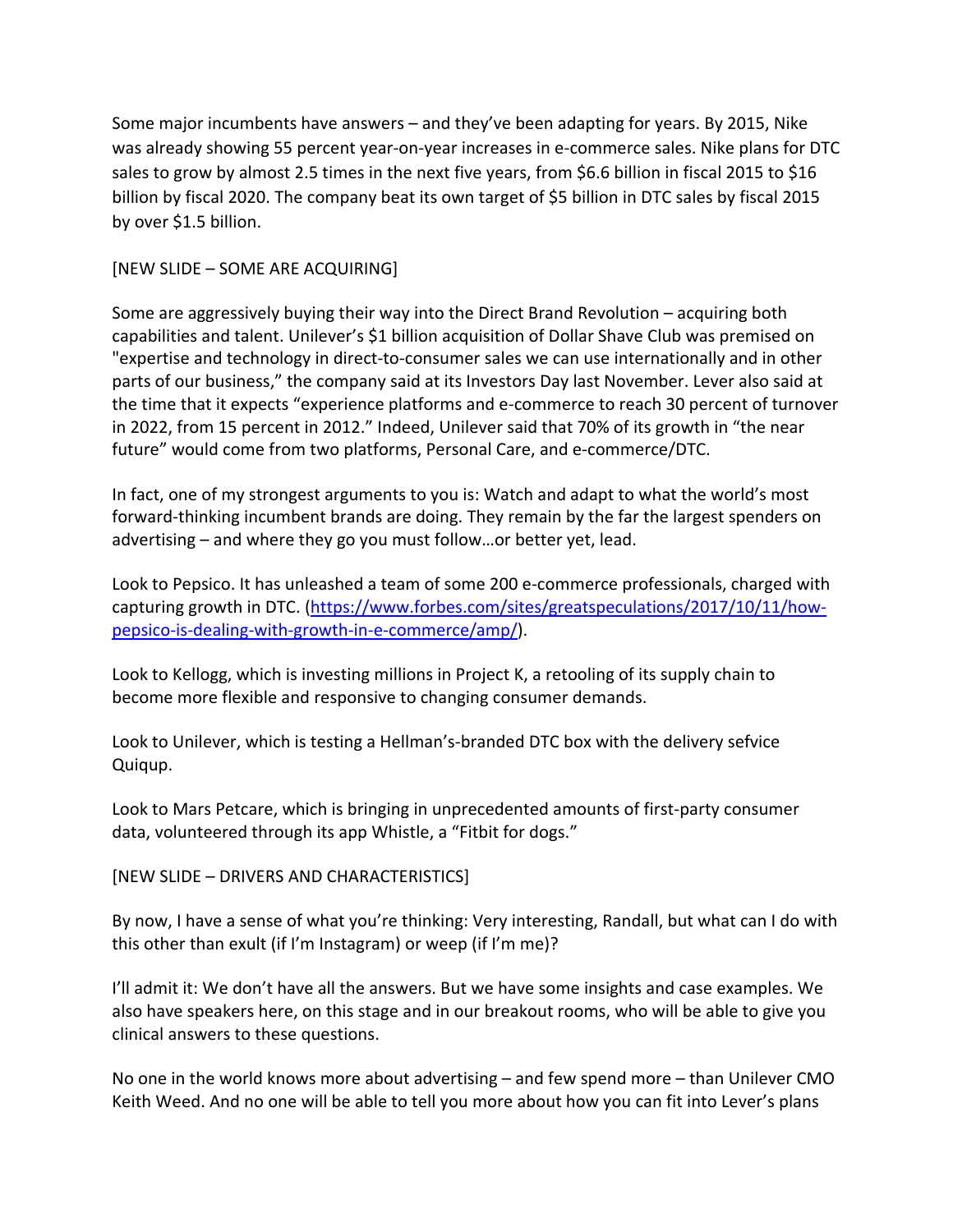over the next 10 years – plans which, as I've outlined, are animated by the Direct Brand Revolution.

No one has managed to transition a giant incumbent better than Leonid Sudakov of Mars Petcare. He will explain why going from CMO of the world's largest maker of pet food to its President of Connected Services was much more than a title change.

And no one has lived the Direct Brand Revolution more directly than Henry Davis, the President of cosmetics upstart Glossier, Away Travel co-founder Jen Rubio, and Liza Landsman of Jet.com.

But let me give you a brief sense of what these Direct Brands are, what they want, and where they are going – in the words of their founders and leaders.

[NEW SLIDE – ANDY DUNN]

The first thing you need to understand is that technically, culturally, procedurally, and socially, Direct Brands are different than their Direct Response forebears.

Andy Dunn, the founder of Bonobos, has promulgated 9 rules for identifying and running what he calls "Direct Native Vertical Brands," or DNVBs. Let me emphasize a few:

- A Direct Brand's **primary** means of interacting, transacting, and story-telling to consumers is via the web.
- $\bullet$  It's not a store it's not a horizontal e-commerce player that sells lots of other companies' goods and services. It's a **vertically integrated brand** - manufacturing, selling, and building relationships around its own goods and services.
- The digitally-native vertical brand is maniacally focused on the **customer experience** you might even argue that it's selling the experience, with the product serving largely as the enabler of the experience.
- The digitally-native vertical brand drives a lot more **customer intimacy** than its competition. The data is better because every transaction and interaction is captured. "It's one CRM. It's one store, where everybody knows your name."

You find these motifs recurring whenever Direct Brand founders discuss their companies.

[NEW SLIDE – WARBY PARKER]

Warby Parker co-founders Neil Blumenthal & David Gilboa have emphasized that "Webnativity" was and remains central to their business model, even as they open stores across the U.S..

[NEW SLIDE – GLOSSIER]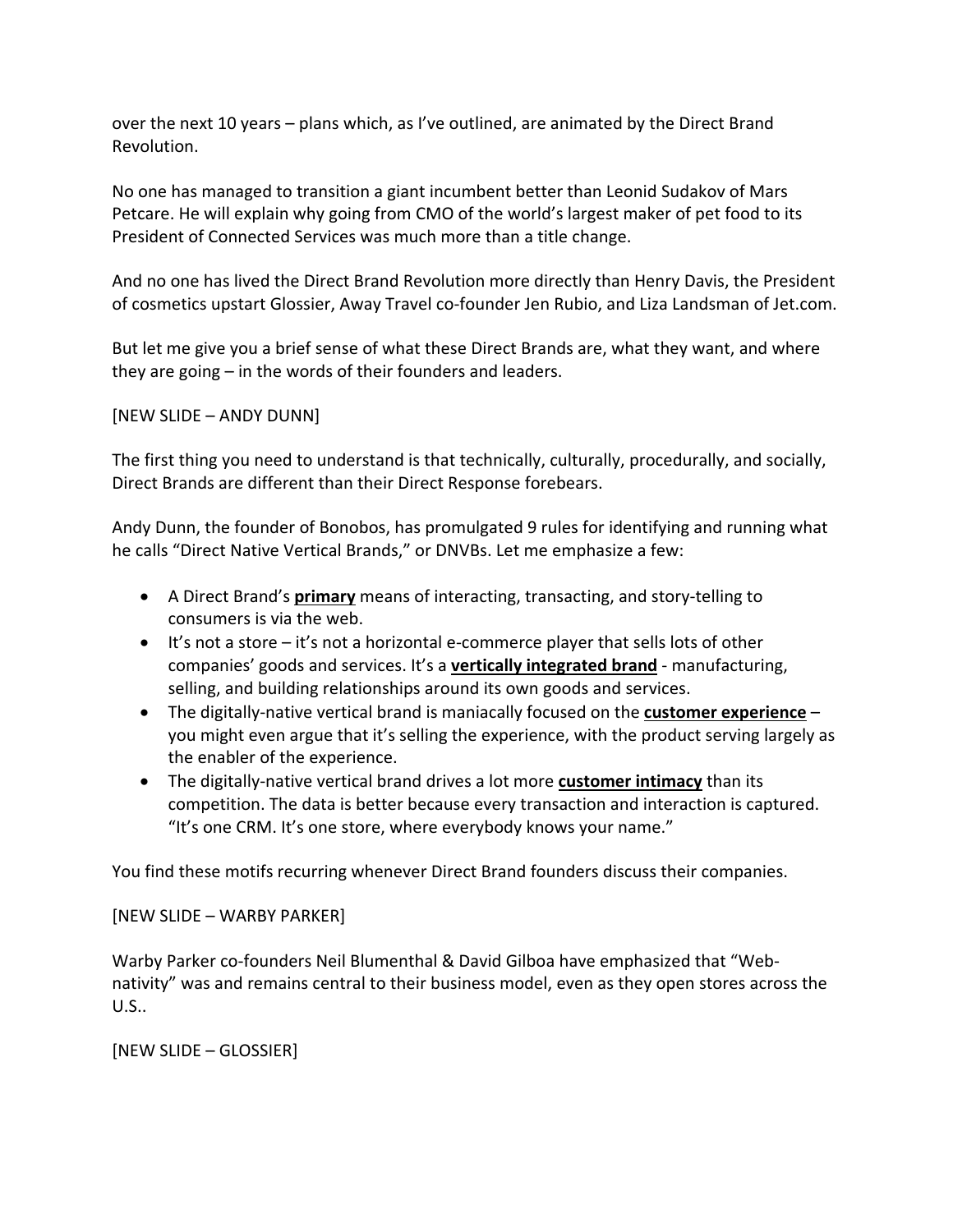Emily Weiss, who founded Glossier first as a blog before it was a product brand, says the brand serves as a facilitator for customers to get close to each other.

#### [NEW SLIDE – BIRCHBOX]

A "maniacal focus" on the customer means you not only understand their passions, but how their passions are prioritized, says Katia Beauchamp, the founder of the beauty company Birchbox.

"The industry has historically focused on its most passionate and avid customers, who drive the majority of sales. Our customers were different. beauty was a part of her life, but not a passion of hers. We're laser focused on creating a delightful shopping experience for that casual beauty consumer," she says.

#### [NEW SLIDE – AWAY ]

The deep understanding of the consumer also explains another recurring theme we see among Direct Brands – their focus on content as differentiator. Our ALM speaker Jen Rubio came up with the idea of offering custom alphabets by different artists for monogramming luggage, explicitly to create a content experience shareable on social media.

#### [NEW SLIDE – MADISON REED]

Yet Direct Brands define content and storytelling in many different ways, far more varied than we've described them conventionally in the media business. When I asked the founder of hair-coloring company Madison Reed, Amy Errett, about it, this is what she told me: "We're all about content. In fact, all our customer support people are licensed cosmeticians."

#### [NEW SLIDE – EVERLANE]

Central to Direct Brands is their sense of mission, and how they use mission as part of their consumerfacing story. Michael Preysman, founder of fashion company Everlane, says the brand's mission around ethics and transparency includes exposing its factory operations, pricing, and markups to consumers.

#### [NEW SLIDE – DOLLAR SHAVE CLUB]

By now it should be self-evident that data lives at the core of a Direct Brand. Dollar Shave Club seed founder David Pakman of Venrock has explained why: first-party data provides significant advantages over high-priced competitors that are stuck with indirect – and thus less valuable – retail-based relationships.

#### [NEW SLIDE – BOLL & BRANCH]

Yet despite their focus on non-store selling, many Direct Brands, at an early point in their lifecycle, start developing hybrid sales models, joining online and offline experiences in varied ways.

#### [NEW SLIDE – WOMEN]

And one more trend I want to highlight: An extraordinary number of Direct Brand founders are women.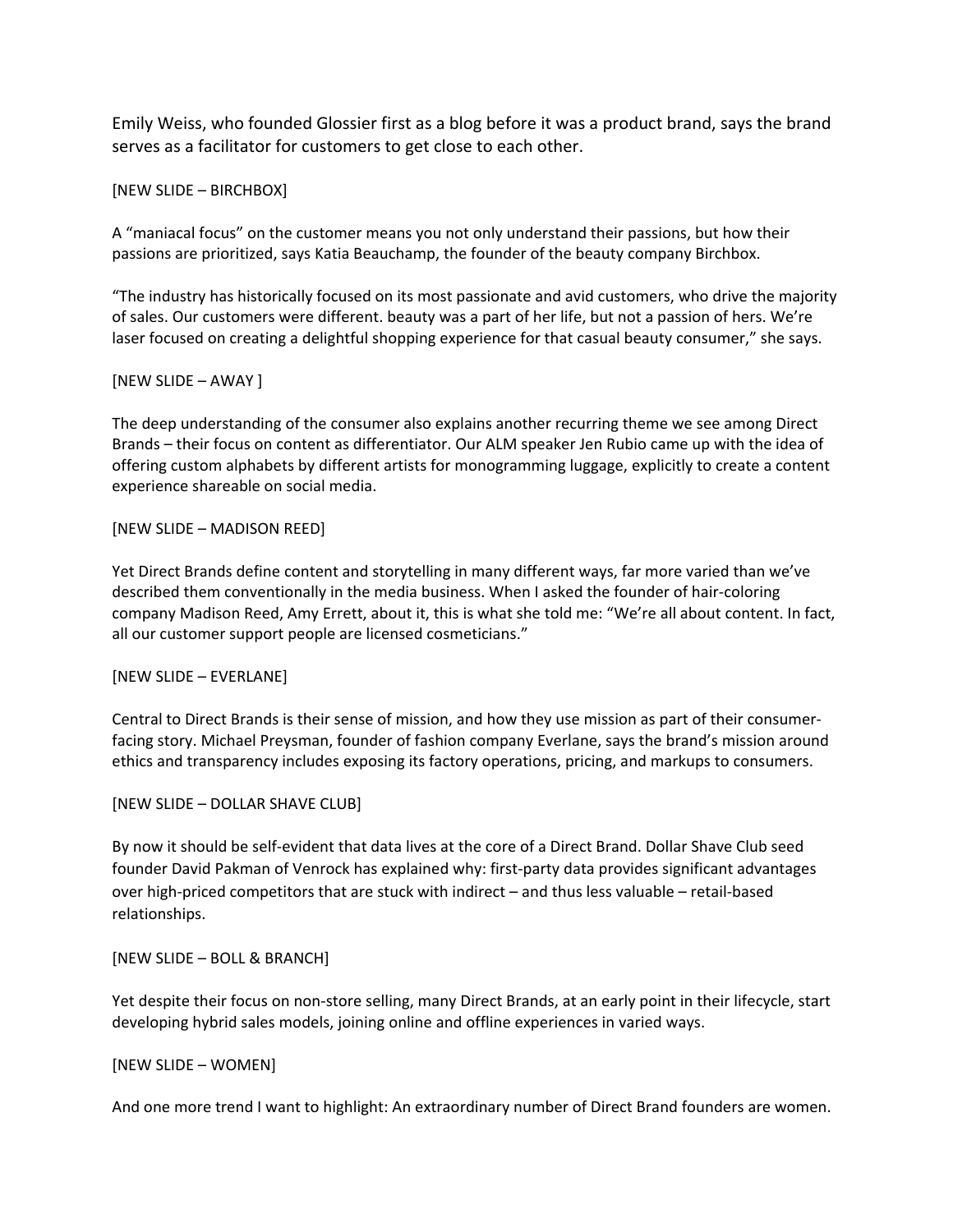Is this an accident? A data anomaly? I am positive not. Among the barriers to entry that have fallen are cultural and social barriers. A young woman with a passion for building things – in my day, they were directed into teaching, like my mother. If she was curious, and a font of new ideas – she was directed into writing or magazine editing, like so many of my friends.

Today, with barriers to entry falling in industry after industry, with costs tumbling down, a young woman with a great idea and a passion for building something around it – she can look to Emily Weiss, and Amy Errett, and Jen Rubio and Steph Korey. She can look to Stitch Fix's Katrina Lake…

#### [NEW SLIDE – MORE WOMEN]

She can look at Alex Friedman and Jordana Kier of Lola and Dolly Singh of Thesis. She can look to the example of all these passionate women who are building companies.

This is why I am so excited to have Freada Kapor Klein and Ellen Pao speaking at this IAB Leadership Meeting about overcoming unconscious biases and creating inclusive, diverse workplaces. Because if you do not, you will be losing the talent and the customers who can grow your company.

#### [NEW SLIDE – BRAND STRATEGY]

So… if you're a publisher… if you're an ad agency… if you're a platform… if you're a tech company… and most importantly, if you're a brand or if you're thinking of starting a brand... what does the  $21^{st}$  Century Brand Economy mean for you?

First, let me tell you what it doesn't mean.

It doesn't mean that Direct Brands will immediately take the place of the industrial giants that have dominated consumer product categories for generations.

Today, in addition to this research, we are releasing a list of the IAB 250, powered by Dun & Bradstreet. These are the 250 Direct Brands we believe are most worth watching, according to our analysis of hard economic data from D&B as well as cultural data from various sources.

We'll continue to push forward with this research, and in October, we will release both an updated version of this "Direct Brand Economy" study and a revised ranking of the IAB 250 that will show in much more clinical detail their connective tissue, their success factors, and their ongoing needs.

Our goal is for this research to become an annual underpinning of our industry – a continually updated exploration of creative destruction and emergence in the  $21<sup>st</sup>$  Century Brand Economy.

But one thing we know right now: Most of these Direct Brands are small – under \$1 billion in annual sales.

Size notwithstanding, here's one other thing we can state with confidence:

You must watch them. You must know them. You must partner with them.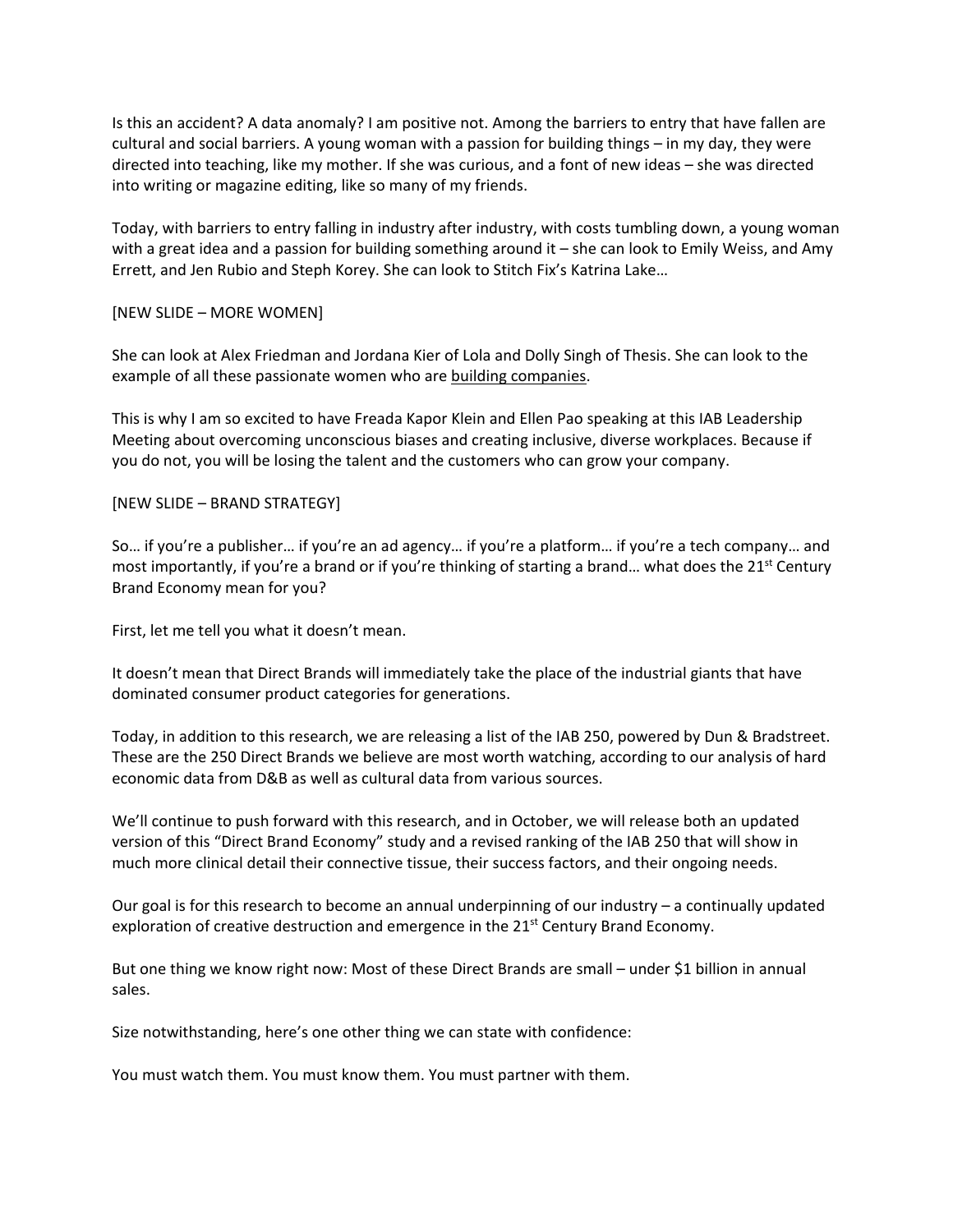For the lesson from the giant consumer-facing incumbents is stark and clear: They are getting picked apart, a fraction of a share point at a time, by these little upstarts. And each fraction of a share point that disappears drives the incumbents to change their strategies and investments.

Put another way, a Direct Brand doesn't have to win, in order for an incumbent to lose. And the incumbents have awakened to that fact.

Which brings me to Strategy Number 1:

[NEW SLIDE – BECOME DIRECT]

There is only one strategy in the world: Become Direct.

I say "Become Direct" rather than "Go Direct," because "directedness" is not a destination, it is a state of being. It is not where you're going; it's what you are and what you do.

For incumbent Indirect Brands, you must become a Direct Brand. For upstart Direct Brands, you must break through the revenue and share barriers that are keeping you small. For every other company that serves them, you must help them become direct, and grow their business in that environment.

Note that this doesn't mean you must help them learn to deliver products straight to peoples' homes. Not all companies will do that. But all will need to develop more, and more enduring, relationships with their end consumers.

#### [NEW SLIDE – DISNEY]

This applies to publishers, as well. It's now a commonplace that pressures on the traditional advertising economy will continue to drive down traditional advertising spend. Publicis "guru-in-chief" Rishad Tobaccawala this week publicly estimated that advertising spend will decline 30 percent in the next five years. Publishers need to become expert at selling themselves, not just their advertisers. Disney CEO Bob Iger said at the time he announced the acquisition of  $21^{st}$  Century Fox's major assets that direct to consumer offerings "are our highest priority this year." They must be for all publishers with equivalent in-demand content.

#### [NEW SLIDE – 2-WAY RELATIONSHIP]

At the center of becoming direct must be, as I articulated earlier, the recognition that a two-way relationship is more valuable to all brands than a one-way impression. This is a vital lesson for publishers, in particular, to internalize – especially now, 24 years after the release of the Mosaic browser. It's not that mass advertising won't matter. It's that it will become less valuable as more and more consumer-facing brands cross the chasm and concentrate their activity on creating, reinforcing, and extracting value from their direct consumer relationships.

#### [NEW SLIDE – 2- WAY CHARTS]

Media spending patterns don't lie. As the data from Zenith Media show, digital advertising will continue to skyrocket versus other media forms because it provides data-enriched value.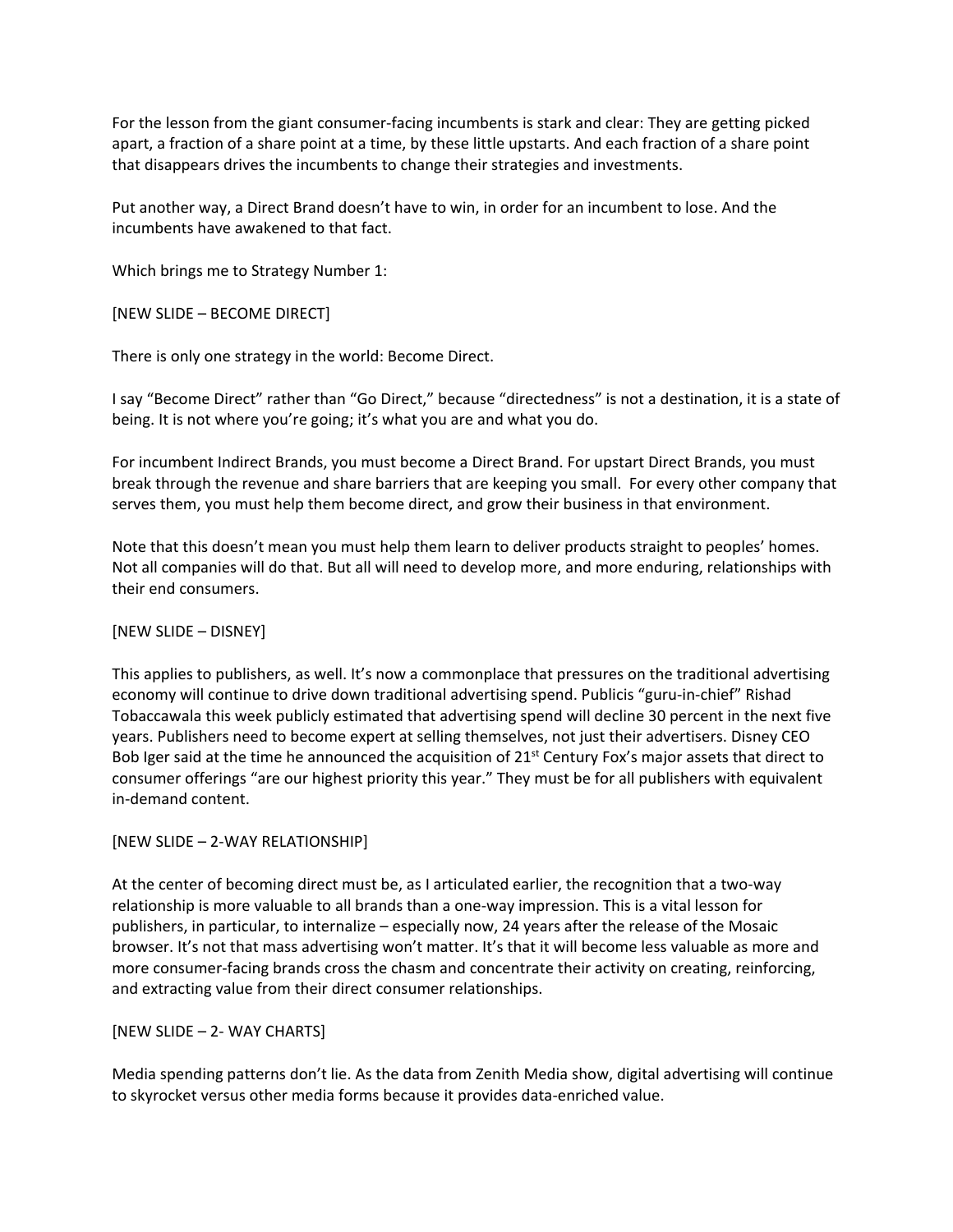[NEW SLIDE – BRAND SAFETY]

This means that brand safety is not optional. It is a requirement in the 21<sup>st</sup> Century Brand Economy. The reason has little to do with the soft concept of "reputation." It's because if you don't have your consumers' trust, you won't get their data. And without their data, you don't have a company.

No trust, no data, no company.

[NEW SLIDE – FIND YOUR NEXT]

For the major media that have built the economy since the advent of industrialization, you must find your next 5,000 customers.

Brian Wieser of Pivotal Research is the industry's most respected analyst of media spending patterns. His analysis – which includes a deep dive into a decade's worth of IRS data - is stark: 200 marketers account for around 90 percent of network TV spend, around 60 percent of all television, and around one-third of all paid media – and they are not growing. "They are facing accelerated cost pressures, impacted by a resurgence of zero-based budgeting and more aggressive application of marketing procurement to ad spending in general," Brian says.

Brian will be teaching a Master Class on media spend analysis later today. But for now, the summary lesson is: Main media need more customers from this long tail, and this long tail wants direct relationships and data.

That leads to another lesson. In the words of VC Andrew Cleland of Comcast Ventures, to get the new class of Direct Brands as customers, you must derisk the buy.

#### [NEW SLIDE – DERISK]

Digital platforms have created multiple mechanisms for reducing the participation risk for smaller advertisers. What does that mean for other media companies? Different pricing schema are an element of de-risking the buy. It doesn't necessarily need to be lower pricing, just more adapted to risk. The pricing could, for example, be partially linked to website traffic or foot traffic in stores.

And most certainly, far richer analytics and more concrete attribution models are a way main media can increasingly take risk out of their models.

Self-serve mechanisms are another answer – especially self-serve options that allow brands to assemble their own creative, rather than reflexively relying on big agencies and their added production costs.

As Cleland says, "Standing up broadcast-quality creative templates can greatly derisk both the time and expense of moving to TV."

#### [NEW SLIDE – SUNDAY SKY]

SundaySky.com and MikMak are examples of how to do this effectively in digital, mobile, and social contexts.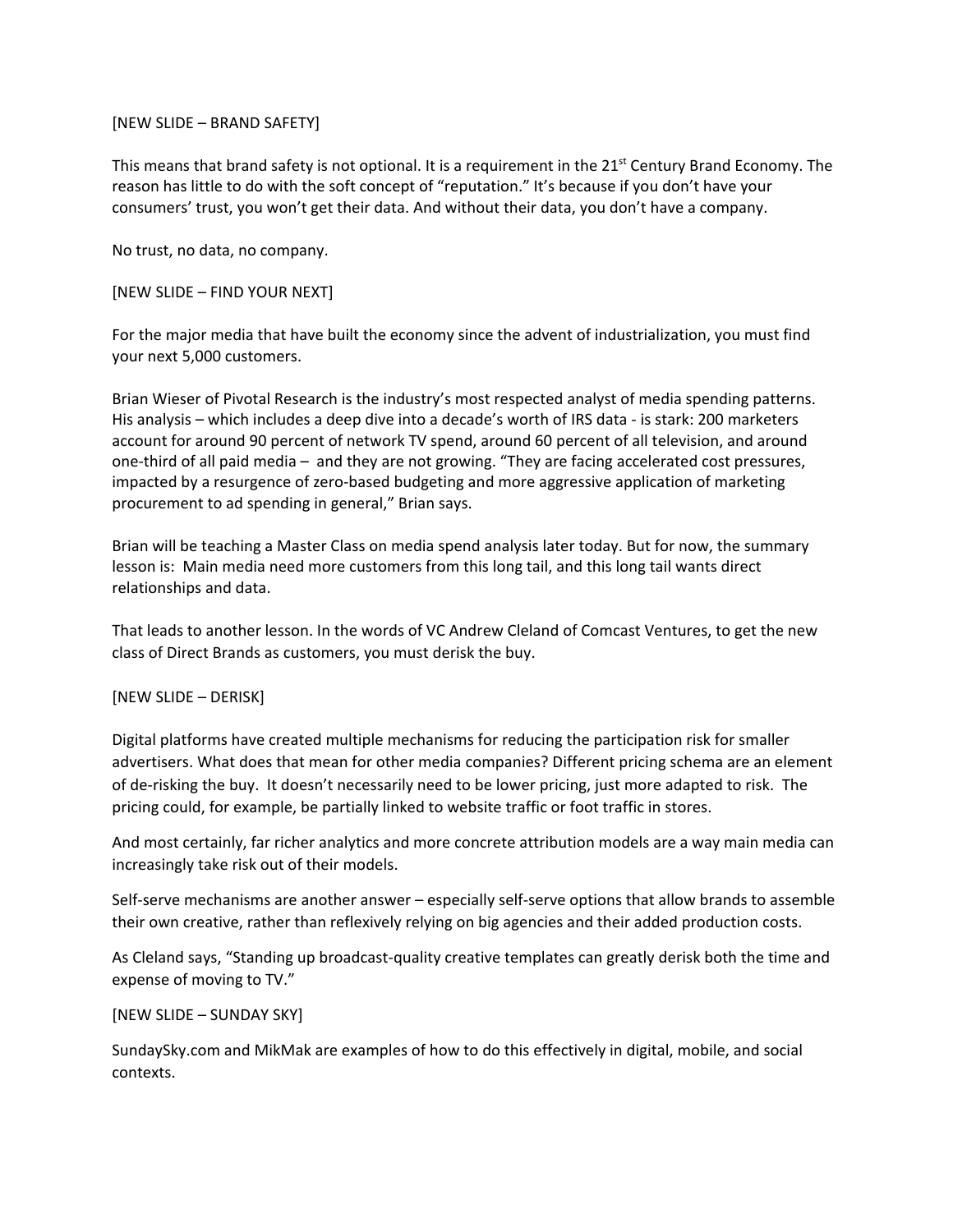MikMak founder Rachel Tipograph will be centering one of our IAB Leadership Dialogues this afternoon, and can describe this in much more detail for you.

Certainly, another strategic takeaway from this emphasis on creative is that story matters.

### [NEW SLIDE – STORY MATTERS]

When we first began exploring Direct Brands, we went in with the hypothesis that they would be focused relentlessly on programmatic delivery of banner ads – because that's such an efficient way of placing, testing, and re-testing a message at scale to myriad targeted audiences. What we found instead is what you heard last night from Glossier's Henry Davis: a deep focus on content as a differentiator.

It didn't take long to figure out why. Direct Brands are as subject to commoditization perceptions as Indirect Brands. Perhaps even more subject to such pressures, in that the barriers to entry are low, every competitor has access to the same supply chain functions, and the basic cost of attention also is low. Taken together, that renders differentiation by function or price difficult, and compels direct brands early in their lifecycle to start differentiating by lifestyle, and by story.

### [NEW SLIDE – GIMLET MEDIA]

We think this is why publisher content studios have become such a popular service for Direct Brands. Consider the branded content podcast partnership between Menu Box service Blue Apron and Gimlet Media. It's designed to enhance Blue Apron's strategy "to build a lifestyle brand around home cooking, deepen our relationship with our customers, and win new fans."

Understanding the new methods and value of storytelling is why I'm so excited to have Colleen Decourcy of Wieden & Kennecy on the ALM stage. Colleen is one of the advertising industry's master storytellers. With giant CPG companies and Direct Brand upstarts on its roster, Wieden specializes in turning Indirect Brands into Direct Brands.

## [NEW SLIDE – HYBRIDIZE]

This leads directly to the next strategic insight. The singular fulfillment experience – the drive-them-tothird-party-retail-store consummation of brand communications that dominated for more than a century – is now over, with maybe a dozen different, major ways to get a product or service into consumers' hands.

That means you've got to help brands hybridize.

By "hybridize," I mean aid the brands as they develop their own presence across myriad spaces – especially the virtual and the physical. Here's the mantra to remember: Because there are now multiple ways to fulfill desire, you must have multiple ways to instill desire.

#### [NEW SLIDE – MASTERCARD]

Here, incumbent media companies have an advantage. Magazines, television networks, and radio stations have been developing in-store programs, ride-and-drives, and events for generations;. But as fulfillment experiences proliferate, so does the need for more creativity – as in this pop-up store created by Hearst's Marie Claire for Mastercard.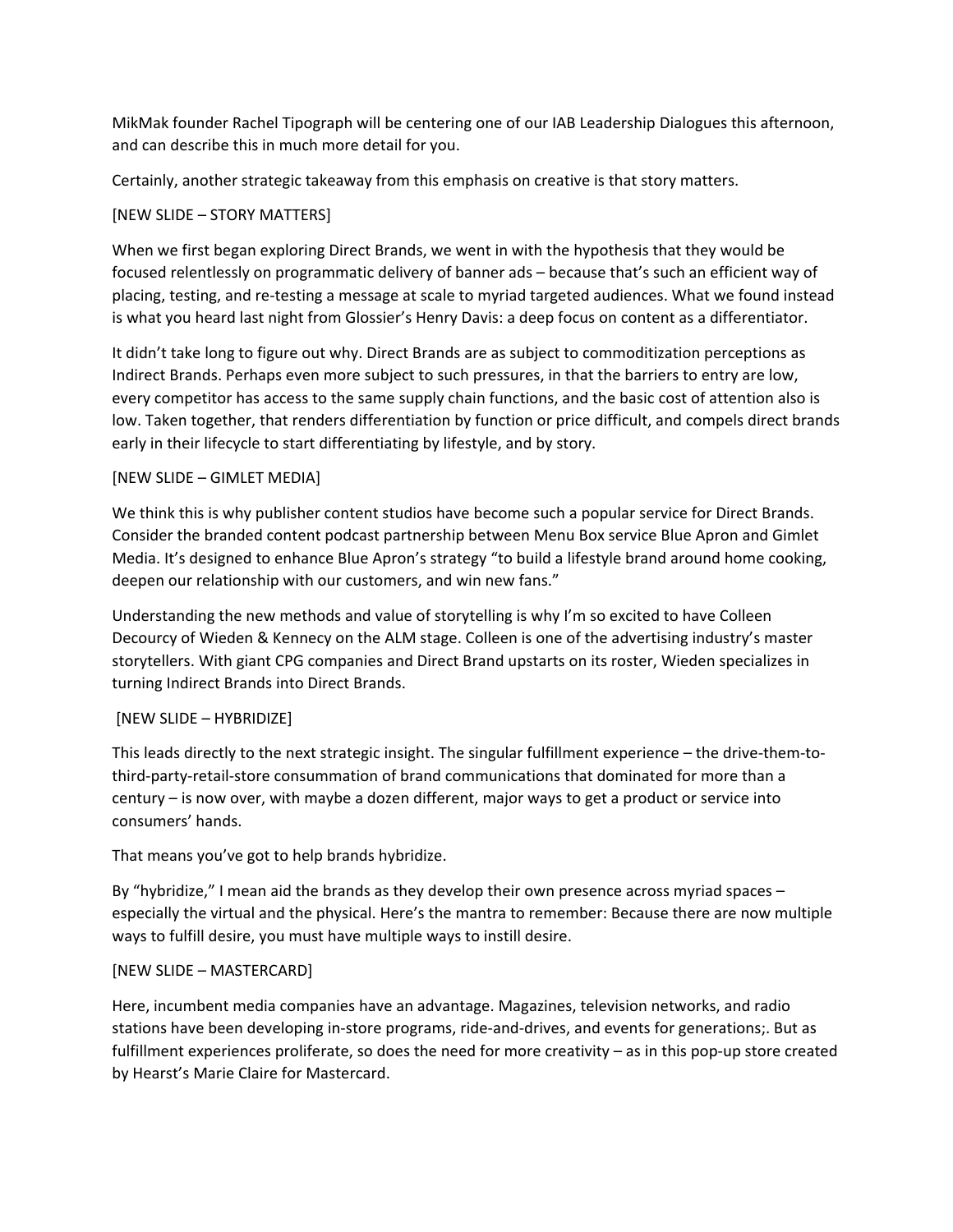Why do Direct Brands want such multidimensional access to their consumers? Why, especially, are they so focused on pop-ups and other vertical physical retail experiences, when their growth is premised on direct relationships and the data they disgorge?

Because no matter how intimate a brand's relationship with a consumer, that relationship is almost entirely one-dimensional. Glossier will only know its consumer as a consumer of beauty products. Mars Petcare will know its consumer only as a dog owner. But in meatspace and in virtual space alike, we all live varied and complex lives.

### [NEW SLIDE – BRING BRANDS]

Hence my final piece of strategic guidance: Bring brands a three-dimensional view of their onedimensional customer. This is what the best media companies, agencies, researchers, and creatives have done since the beginning of modern marketing – understand the total consumer, everywhere he or she may be.

#### [NEW SLIDE – NBCU]

Applying that combination of creativity and analysis in all places and spaces is essential. Consider the many ways NBCU is able to showcase for CPG clients its ability to pump social media presence, provide cross-platform exposure, arrange live events, activate sports marketing, and develop branded content – all at scale, and all with data emerging.

### A last word.

I have laid out for you a new framework for understanding the consumer economy. We are committing IAB to this framework – and to helping you navigate this exciting, obviously transcendental evolution in the way brands and consumers interrelate.

Eighty percent of what IAB, the IAB Tech Lab, and the IAB Education Foundation do will not change. We will still work with our members to identify best practices for growing company revenues and profits. We will still put the highest priority on brand safety and consumer safety, because as I say year after year, no trust means no data means no business.

We still will devote ourselves to developing global, cross-industry technical standards, to create greater, safer efficiencies in the marketing and media supply chain.

But here's what will change.

## [NEW SLIDE – IAB ACTIVITIES]

We're going to bring the brands into the room. Our members have a lot to learn from them and their evolution. We also have a lot to teach them – about the best content marketing, risks to their data in the global public policy environment, best practices and technical developments in attribution modeling, and many other things.

The centerpiece of this mutual learning experience will be the IAB Direct Brands Conference on October 30-31, 2018. This conference will become an annual fixture on the IAB calendar.

At that event, we will release a more refined version of the IAB 250, pinpointing exactly which Direct Brands – both newcomers and evolved incumbents – are having the most impact in their categories.